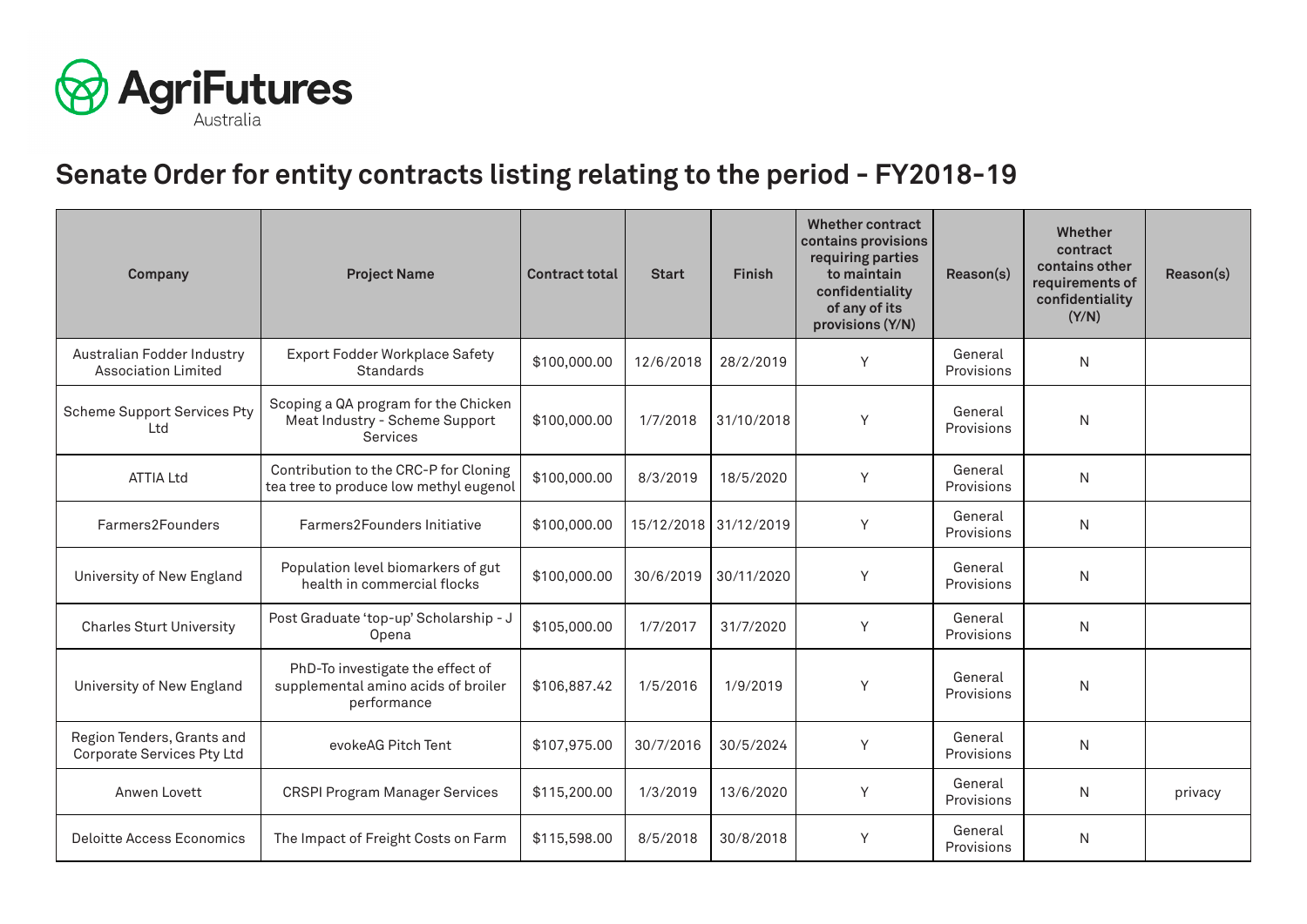| Company                                                                                     | <b>Project Name</b>                                                                       | <b>Contract total</b> | <b>Start</b> | <b>Finish</b> | <b>Whether contract</b><br>contains provisions<br>requiring parties<br>to maintain<br>confidentiality<br>of any of its<br>provisions (Y/N) | Reason(s)             | <b>Whether</b><br>contract<br>contains other<br>requirements of<br>confidentiality<br>(Y/N) | Reason(s) |
|---------------------------------------------------------------------------------------------|-------------------------------------------------------------------------------------------|-----------------------|--------------|---------------|--------------------------------------------------------------------------------------------------------------------------------------------|-----------------------|---------------------------------------------------------------------------------------------|-----------|
| The University of Sydney                                                                    | The value of perches and the ability to<br>assess leg strength in meat chickens           | \$119,970.00          | 16/6/2017    | 31/12/2018    | Y                                                                                                                                          | General<br>Provisions | N                                                                                           |           |
| <b>ATTIA Ltd</b>                                                                            | Chiral Testing of Commercial TTO<br>samples for Adulteration                              | \$120,000.00          | 1/3/2019     | 30/12/2021    | Y                                                                                                                                          | General<br>Provisions | N                                                                                           |           |
| The University of Melbourne                                                                 | Wellbeing: Racing demographics,<br>reasons for retirement & post racing<br>destinations   | \$125,000.00          | 20/6/2018    | 30/12/2021    | Y                                                                                                                                          | General<br>Provisions | N                                                                                           |           |
| RM Consulting Group Pty Ltd                                                                 | Study of the economic impact of the<br>chicken meat industry                              | \$126,383.00          | 20/5/2018    | 3/6/2019      | Y                                                                                                                                          | General<br>Provisions | N                                                                                           |           |
| The State of Queensland<br>acting through the<br>Department of Agriculture<br>and Fisheries | Coordinating the development of<br>Biosecurity DVDs for the Australian<br>Chicken Meat    | \$128,725.00          | 13/5/2016    | 31/7/2019     | Y                                                                                                                                          | General<br>Provisions | N                                                                                           |           |
| University of Western<br>Australia                                                          | Development of honeybee products<br>from a biodiversity hotspot                           | \$130,500.00          | 30/9/2016    | 30/9/2019     | Y                                                                                                                                          | General<br>Provisions | $\mathsf{N}$                                                                                |           |
| <b>Sauce Communications</b>                                                                 | Climate Research Strategy for Primary<br><b>Industry Conference</b>                       | \$130,987.00          | 1/8/2019     | 30/4/2020     | Υ                                                                                                                                          | General<br>Provisions | N                                                                                           |           |
| <b>CSIRO</b>                                                                                | Developing Appropriate Stunning<br>Methods for Halal Slaughter of Water<br><b>Buffalo</b> | \$131,530.00          | 31/5/2014    | 30/5/2019     | Y                                                                                                                                          | General<br>Provisions | N                                                                                           |           |
| <b>Elders Rural Services</b><br>Australia Limited                                           | evokeAG 2019 Platnium Sponsor                                                             | \$132,500.00          | 1/6/2018     | 30/3/2019     | Y                                                                                                                                          | General<br>Provisions | N                                                                                           |           |
| The University of Melbourne                                                                 | Studies on gastrointestinal nematodes<br>of alpacas                                       | \$133,000.00          | 15/12/2014   | 31/8/2018     | Y                                                                                                                                          | General<br>Provisions | N                                                                                           |           |
| The University of Melbourne                                                                 | Wellbeing from pregnancy to racing-<br>horse demographics                                 | \$135,638.00          | 15/6/2018    | 12/9/2029     | Y                                                                                                                                          | General<br>Provisions | N                                                                                           |           |
| Integrity Ag and Environment<br>Pty Ltd                                                     | Best practice manual for managing<br>litter                                               | \$136,251.60          | 16/8/2019    | 4/12/2020     | Y                                                                                                                                          | General<br>Provisions | N                                                                                           |           |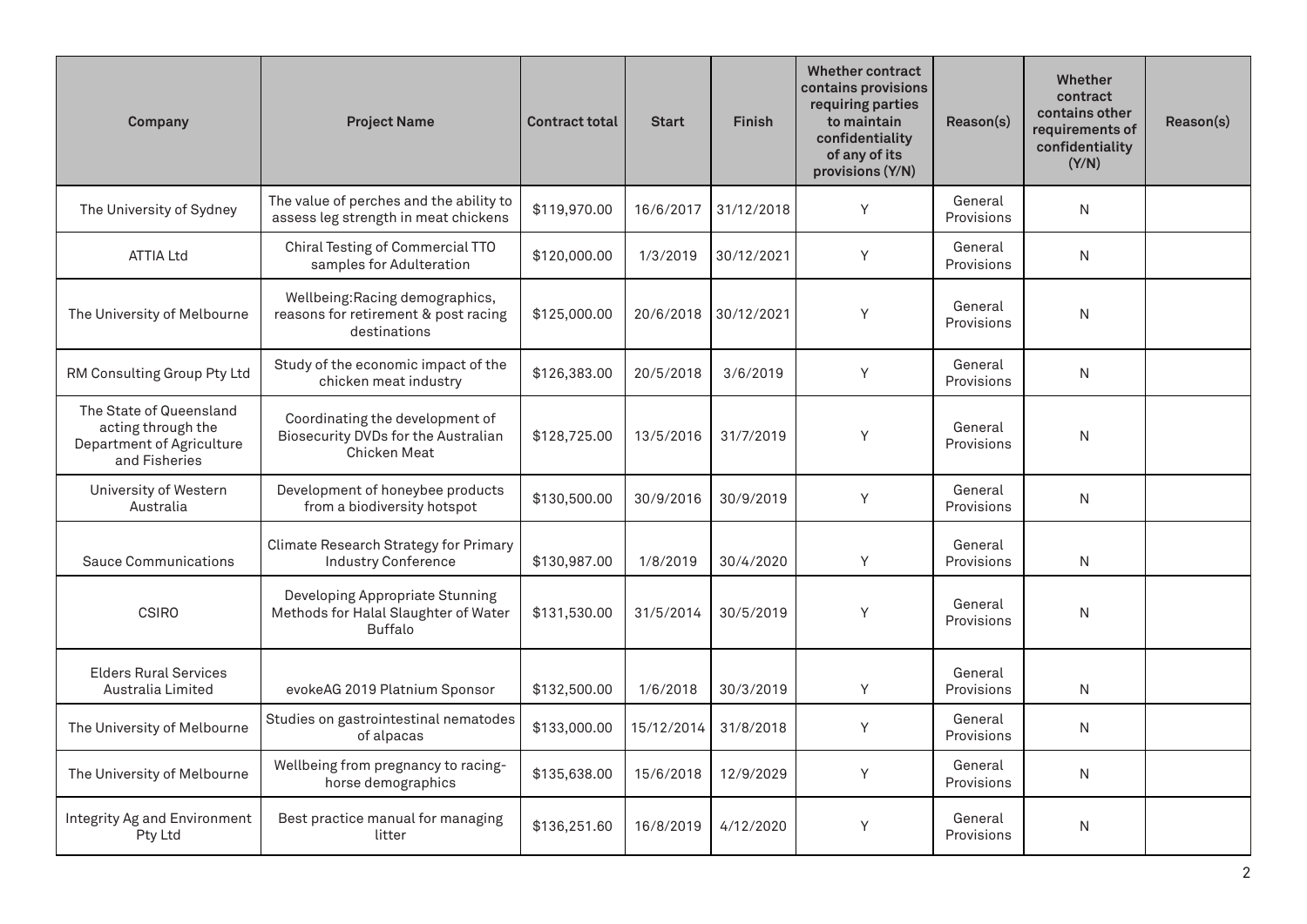| Company                                                                                                                                     | <b>Project Name</b>                                                                    | <b>Contract total</b> | <b>Start</b> | <b>Finish</b> | <b>Whether contract</b><br>contains provisions<br>requiring parties<br>to maintain<br>confidentiality<br>of any of its<br>provisions (Y/N) | Reason(s)             | Whether<br>contract<br>contains other<br>requirements of<br>confidentiality<br>(Y/N) | Reason(s) |
|---------------------------------------------------------------------------------------------------------------------------------------------|----------------------------------------------------------------------------------------|-----------------------|--------------|---------------|--------------------------------------------------------------------------------------------------------------------------------------------|-----------------------|--------------------------------------------------------------------------------------|-----------|
| University of the Sunshine<br>Coast                                                                                                         | Understanding the epidemiology of<br>Chlamydia psittaci infections in mares            | \$137,474.00          | 22/6/2018    | 31/12/2021    | Y                                                                                                                                          | General<br>Provisions | N                                                                                    |           |
| <b>ACIL Allen Consulting Pty Ltd</b>                                                                                                        | Phase II - \$100bn growth strategy                                                     | \$138,068.00          | 27/8/2018    | 31/1/2019     | Y                                                                                                                                          | General<br>Provisions | N                                                                                    |           |
| University of the Sunshine<br>Coast                                                                                                         | Rapid diagnosis of infectious agents of<br>equine reproductive loss                    | \$138,259.00          | 31/8/2018    | 1/7/2019      | Y                                                                                                                                          | General<br>Provisions | N                                                                                    |           |
| The Crown in right of the<br>State of NSW acting through<br>the Department of Primary<br>Industries                                         | Rapid diagnosis of infectious agents of<br>equine reproductive loss                    | \$140,000.00          | 31/1/2019    | 30/1/2020     | Y                                                                                                                                          | General<br>Provisions | N                                                                                    |           |
| The University of Queensland                                                                                                                | Mechanistic and Comparative toxicity<br>of Commercial Essential Oils                   | \$140,000.00          | 30/9/2019    | 15/6/2023     | Y                                                                                                                                          | General<br>Provisions | N                                                                                    |           |
| Minister for Primary<br>Industries and Regional<br>Development acting through<br>the South Australian Research<br>and Development Institute | Resilient plants for free range chicken<br>meat farms                                  | \$141,837.00          | 30/5/2016    | 30/9/2019     | Y                                                                                                                                          | General<br>Provisions | N                                                                                    |           |
| University Of Canberra                                                                                                                      | Probiotic development for bees:<br>analyzing gut bacteria in healthy bees              | \$142,909.00          | 13/7/2018    | 29/2/2020     | Y                                                                                                                                          | General<br>Provisions | N                                                                                    |           |
| Queensland University of<br>Technology                                                                                                      | Horizon Scanning - Opportunities for<br>new technologies and industries                | \$146,600.00          | 16/4/2018    | 28/2/2019     | Y                                                                                                                                          | General<br>Provisions | N                                                                                    |           |
| University of New England                                                                                                                   | Assessment of sexing options to<br>perform nutritional research in the<br>meat chicken | \$146,878.00          | 14/6/2019    | 30/10/2020    | Y                                                                                                                                          | General<br>Provisions | N                                                                                    |           |
| The University of Sydney                                                                                                                    | Branched-chain amino acids in wheat-<br>based, crude protein-reduced diets             | \$147,000.00          | 12/7/2019    | 15/7/2021     | Y                                                                                                                                          | General<br>Provisions | N                                                                                    |           |
| Reflexivity Pty Ltd                                                                                                                         | Community Trust in the Australian<br>Commerical Kangaroo Industry                      | \$148,000.00          | 3/4/2019     | 30/12/2019    | Y                                                                                                                                          | General<br>Provisions | N                                                                                    |           |
| <b>ABC Radio</b>                                                                                                                            | Heywire - The ABC Gives Regional<br>Youth a Voice 2017-2019                            | \$150,000.00          | 2/5/2016     | 31/3/2019     | Y                                                                                                                                          | General<br>Provisions | N                                                                                    |           |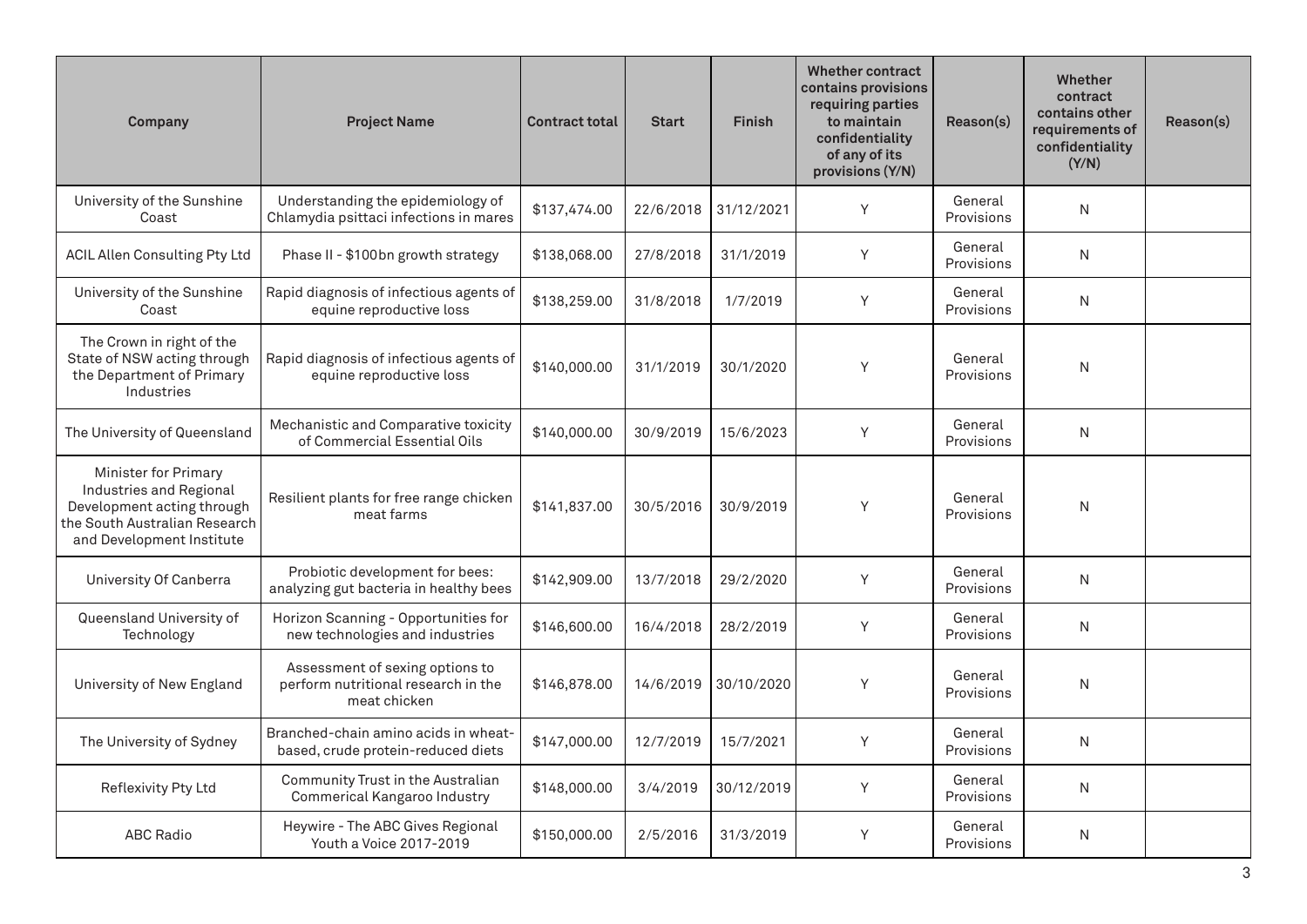| Company                                                                                                                                            | <b>Project Name</b>                                                                    | <b>Contract total</b> | <b>Start</b> | <b>Finish</b> | <b>Whether contract</b><br>contains provisions<br>requiring parties<br>to maintain<br>confidentiality<br>of any of its<br>provisions (Y/N) | Reason(s)             | <b>Whether</b><br>contract<br>contains other<br>requirements of<br>confidentiality<br>(Y/N) | Reason(s) |
|----------------------------------------------------------------------------------------------------------------------------------------------------|----------------------------------------------------------------------------------------|-----------------------|--------------|---------------|--------------------------------------------------------------------------------------------------------------------------------------------|-----------------------|---------------------------------------------------------------------------------------------|-----------|
| Meat and Livestock Australia                                                                                                                       | Contribution RnD4P Project-<br>Forewarned is forearmed (RnD4Profit<br>$16 - 03 - 007$  | \$150,000.00          | 1/1/2018     | 1/7/2021      | Y                                                                                                                                          | General<br>Provisions | N                                                                                           |           |
| Southern Cross University                                                                                                                          | New Coffee Varieties for the Australian<br>Subtropics                                  | \$150,240.00          | 30/11/2014   | 31/5/2019     | Y                                                                                                                                          | General<br>Provisions | N                                                                                           |           |
| University of Technology,<br>Sydney                                                                                                                | Increasing the value of Australian<br>honey as a health food                           | \$154,029.00          | 2/7/2018     | 1/8/2021      | Υ                                                                                                                                          | General<br>Provisions | N                                                                                           |           |
| Agaware Consulting Pty Ltd                                                                                                                         | Project Manager - AgVet Access Grants<br>2019                                          | \$155,000.00          | 1/7/2019     | 29/3/2024     | Y                                                                                                                                          | General<br>Provisions | N                                                                                           |           |
| The University of Adelaide                                                                                                                         | Evaluating sanitisers for widespread<br>use in the Australian chicken meat<br>industry | \$156,829.00          | 1/8/2017     | 30/10/2018    | Y                                                                                                                                          | General<br>Provisions | N                                                                                           |           |
| University of the Sunshine<br>Coast                                                                                                                | USC component of Australian Biomass<br>for Bioenergy Assessment                        | \$159,052.00          | 23/12/2015   | 15/12/2020    | Y                                                                                                                                          | General<br>Provisions | $\mathsf{N}$                                                                                |           |
| Queensland University of<br>Technology                                                                                                             | QUT component of Australian Biomass<br>for Bioenergy Assessment                        | \$159,052.00          | 23/12/2015   | 15/12/2020    | Y                                                                                                                                          | General<br>Provisions | N                                                                                           |           |
| <b>Minister for Primary</b><br>Industries and Regional<br>Development acting through<br>the South Australian Research<br>and Development Institute | Review of rodent control for the<br>Australian Chicken Meat and Egg<br>Industries      | \$159.314.00          | 25/6/2018    | 13/12/2019    | Y                                                                                                                                          | General<br>Provisions | N                                                                                           |           |
| <b>CSIRO Agricultural Business</b><br>Unit                                                                                                         | National Pathogen Survey 2019                                                          | \$159,928.00          | 1/5/2019     | 1/12/2019     | Y                                                                                                                                          | General<br>Provisions | N                                                                                           |           |
| P Guinane Pty Ltd                                                                                                                                  | US EPA License requirements for tea<br>tree oil as an industrial biocide               | \$160,000.00          | 10/5/2019    | 14/8/2020     | Υ                                                                                                                                          | General<br>Provisions | $\mathsf{N}$                                                                                |           |
| Integrity Ag Services Pty Ltd<br>ATF Integrity Ag Services                                                                                         | Streamlined planning and<br>development in the chicken meat<br>industry                | \$163,650.00          | 30/7/2017    | 30/8/2018     | Y                                                                                                                                          | General<br>Provisions | $\mathsf{N}$                                                                                |           |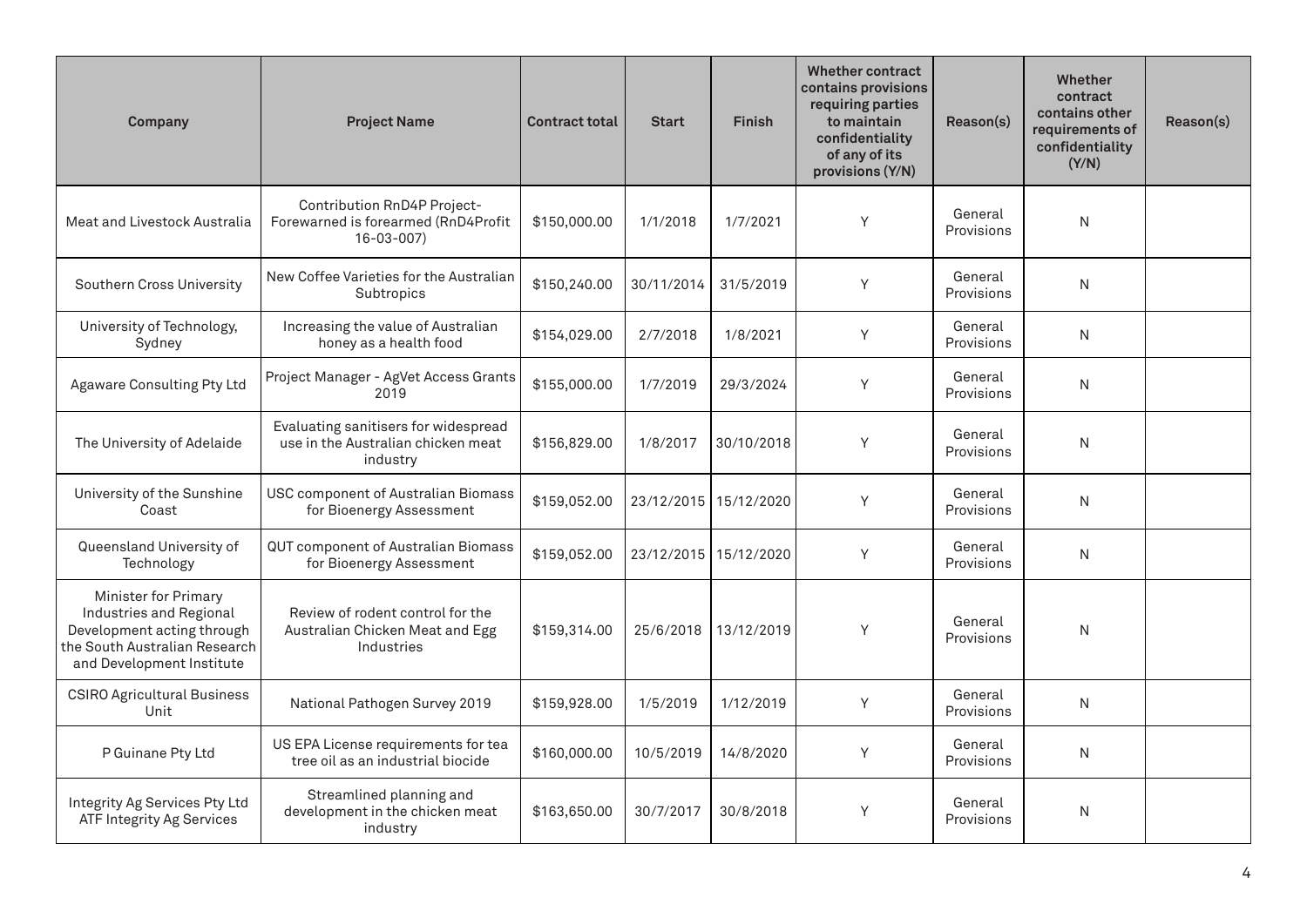| Company                                                                      | <b>Project Name</b>                                                                    | <b>Contract total</b> | <b>Start</b> | <b>Finish</b> | <b>Whether contract</b><br>contains provisions<br>requiring parties<br>to maintain<br>confidentiality<br>of any of its<br>provisions (Y/N) | Reason(s)             | Whether<br>contract<br>contains other<br>requirements of<br>confidentiality<br>(Y/N) | Reason(s) |
|------------------------------------------------------------------------------|----------------------------------------------------------------------------------------|-----------------------|--------------|---------------|--------------------------------------------------------------------------------------------------------------------------------------------|-----------------------|--------------------------------------------------------------------------------------|-----------|
| Australian Broadcasting<br>Corporation                                       | ABC Heywire Program                                                                    | \$165,000.00          | 1/6/2019     | 31/5/2022     | Y                                                                                                                                          | General<br>Provisions | N                                                                                    |           |
| Meridian Agriculture Pty Ltd                                                 | Project Manager - Biocontrol Solutions<br>for Sustainable Management of Weed<br>Impact | \$166,125.00          | 13/10/2016   | 1/4/2020      | Y                                                                                                                                          | General<br>Provisions | N                                                                                    |           |
| Phronesis Entreprenerial<br><b>Education t/as Startup</b><br><b>Business</b> | School Program Regional Areas                                                          | \$166,635.00          | 1/7/2019     | 16/12/2022    | Y                                                                                                                                          | General<br>Provisions | N                                                                                    |           |
| Meridian Agriculture Pty Ltd                                                 | Project Manager - Secure Pollination<br>for More Productive Agriculture:<br>Guidelines | \$167,638.00          | 13/10/2016   | 17/2/2020     | Y                                                                                                                                          | General<br>Provisions | N                                                                                    |           |
| Air Quality Professionals Pty<br>Ltd                                         | <b>Broiler Farm Odour Modelling</b>                                                    | \$167,765.00          | 1/3/2018     | 15/5/2020     | Y                                                                                                                                          | General<br>Provisions | N                                                                                    |           |
| The University of Sydney                                                     | Utilisation of synthetic amino acids by<br>poultry                                     | \$173,000.00          | 31/5/2017    | 4/10/2019     | Y                                                                                                                                          | General<br>Provisions | N                                                                                    |           |
| Horticulture Innovation<br>Australia Limited                                 | Contribution RnD4P Project-Improving<br><b>Plant Pest Management</b>                   | \$175,000.00          | 28/2/2018    | 1/7/2021      | Y                                                                                                                                          | General<br>Provisions | N                                                                                    |           |
| The University of Queensland                                                 | Potential exotic virus threats to<br>Lucerne seed production in Australia              | \$181,624.00          | 1/6/2015     | 30/4/2019     | Y                                                                                                                                          | General<br>Provisions | N                                                                                    |           |
| Agsmart Pty Ltd                                                              | Fodder Safe 2016-2019                                                                  | \$183,078.24          | 1/7/2016     | 30/6/2019     | Y                                                                                                                                          | General<br>Provisions | N                                                                                    |           |
| <b>Bee Scientifics</b>                                                       | Selection and Development of<br>Australian Hygienic Honey Bee Lines,                   | \$184,602.00          | 30/9/2015    | 14/2/2019     | Y                                                                                                                                          | General<br>Provisions | N                                                                                    |           |
| Rosetta Management<br>Consulting Pty Ltd                                     | Mass Disposal Preparedness Project                                                     | \$185,400.00          | 11/6/2018    | 5/12/2019     | Y                                                                                                                                          | General<br>Provisions | N                                                                                    |           |
| The University of Adelaide                                                   | Future market insights for Australia's<br>chicken meat industry                        | \$188,970.00          | 7/9/2018     | 10/12/2019    | Y                                                                                                                                          | General<br>Provisions | N                                                                                    |           |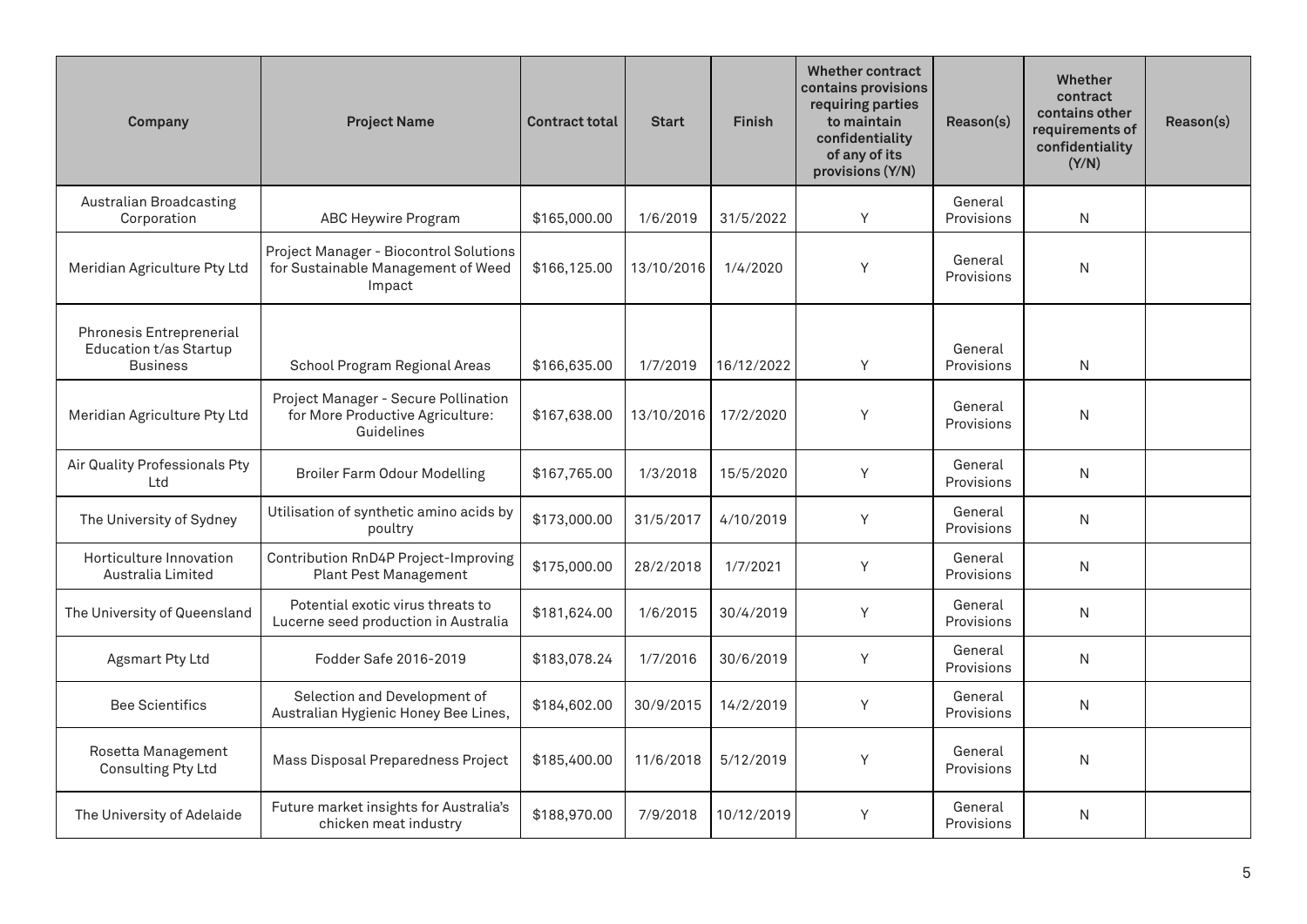| Company                                                                                          | <b>Project Name</b>                                                                  | <b>Contract total</b> | <b>Start</b> | <b>Finish</b> | <b>Whether contract</b><br>contains provisions<br>requiring parties<br>to maintain<br>confidentiality<br>of any of its<br>provisions (Y/N) | Reason(s)             | Whether<br>contract<br>contains other<br>requirements of<br>confidentiality<br>(Y/N) | Reason(s) |
|--------------------------------------------------------------------------------------------------|--------------------------------------------------------------------------------------|-----------------------|--------------|---------------|--------------------------------------------------------------------------------------------------------------------------------------------|-----------------------|--------------------------------------------------------------------------------------|-----------|
| The State of Queensland<br>acting through the<br>Department of Agriculture<br>and Fisheries      | Review of National Animal Welfare<br>Standard and development of BMP<br>material     | \$192,700.00          | 30/6/2019    | 5/5/2021      | Y                                                                                                                                          | General<br>Provisions | N                                                                                    |           |
| Growcom                                                                                          | Management of the AgChem Access<br><b>Priorities Forum</b>                           | \$194,985.00          | 17/2/2017    | 30/11/2019    | Y                                                                                                                                          | General<br>Provisions | N                                                                                    |           |
| The University of Sydney                                                                         | Commencing implementation of a<br>genetic eval. system for livestock<br>working dogs | \$195,000.00          | 30/5/2016    | 15/5/2020     | Y                                                                                                                                          | General<br>Provisions | N                                                                                    |           |
| The State of Queensland<br>acting through the<br>Department of Agriculture<br>and Fisheries      | Seasonal variation in the processing<br>plant                                        | \$199,960.00          | 28/5/2019    | 31/7/2020     | Y                                                                                                                                          | General<br>Provisions | ${\sf N}$                                                                            |           |
| <b>Australian Camel Products</b><br><b>Industry Association Ltd</b>                              | Determining pregnancy status in<br>camels                                            | \$200,000.00          | 13/6/2019    | 15/5/2020     | Y                                                                                                                                          | General<br>Provisions | $\mathsf{N}$                                                                         |           |
| Georgina Townsend                                                                                | <b>CME Extension Services</b>                                                        | \$205,308.00          | 15/5/2017    | 15/5/2020     | Y                                                                                                                                          | General<br>Provisions | N                                                                                    |           |
| The Crown in right of<br>Tasmania - Represented by<br>the Department of State<br>Growth Tasmania | TAS component of Australian Biomass<br>for Bioenergy Assessment                      | \$206,000.00          | 6/5/2016     | 15/12/2020    | Y                                                                                                                                          | General<br>Provisions | N                                                                                    |           |
| The State of Queensland<br>acting through the<br>Department of Agriculture<br>and Fisheries      | Improved tissue culture production of<br>ginger clean planting material              | \$224,022.86          | 1/6/2014     | 30/5/2019     | Y                                                                                                                                          | General<br>Provisions | N                                                                                    |           |
| Sativus Pty Ltd                                                                                  | <b>CME Program Development Services</b>                                              | \$225,002.00          | 3/7/2017     | 3/7/2020      | Y                                                                                                                                          | General<br>Provisions | N                                                                                    | privacy   |
| Julie Bird Consulting                                                                            | Program Management for ABBA                                                          | \$225,409.16          | 30/1/2018    | 30/4/2021     | Y                                                                                                                                          | General<br>Provisions | N                                                                                    | privacy   |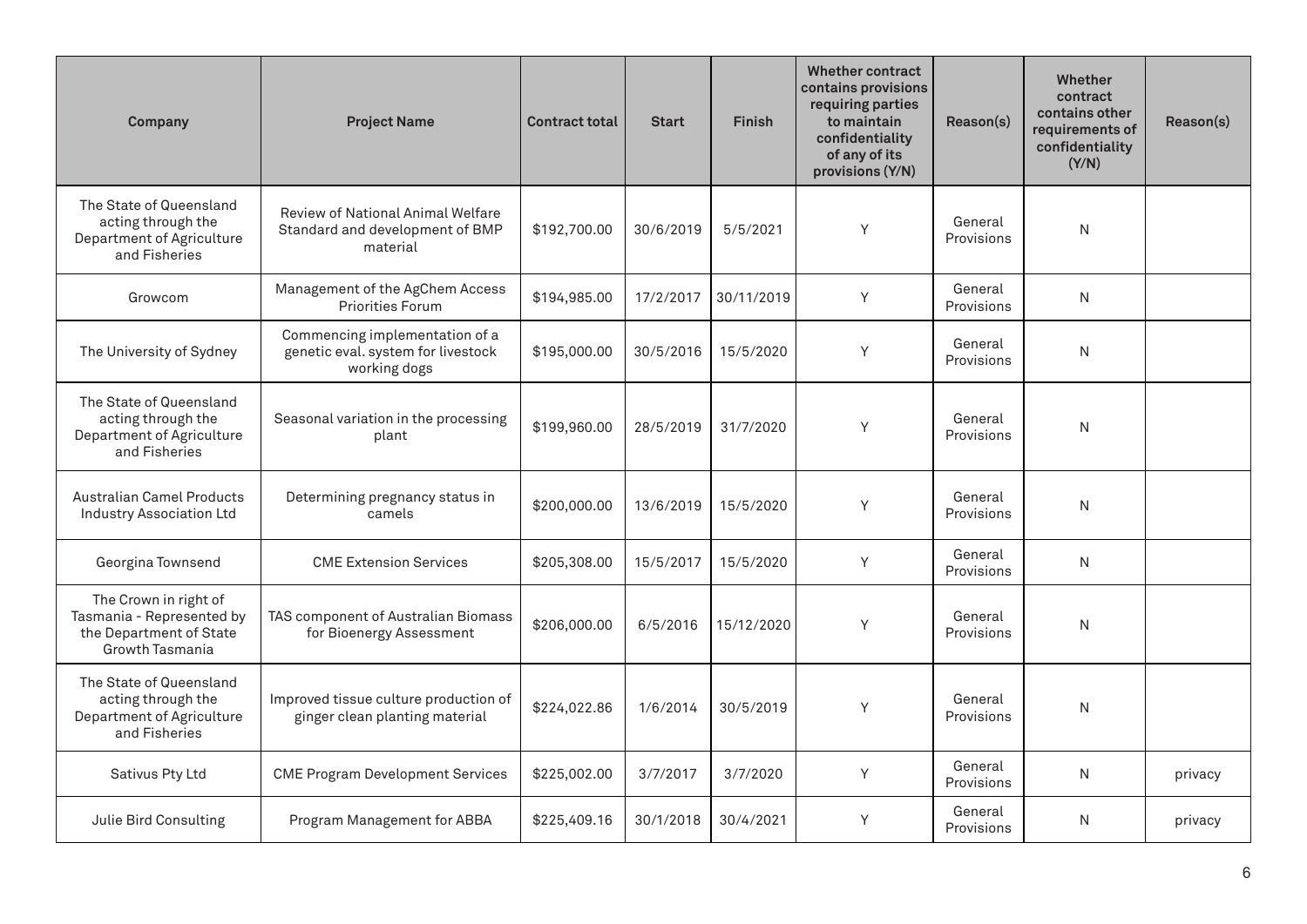| Company                                                                                                                                     | <b>Project Name</b>                                                                    | <b>Contract total</b> | <b>Start</b> | <b>Finish</b> | <b>Whether contract</b><br>contains provisions<br>requiring parties<br>to maintain<br>confidentiality<br>of any of its<br>provisions (Y/N) | Reason(s)             | Whether<br>contract<br>contains other<br>requirements of<br>confidentiality<br>(Y/N) | Reason(s) |
|---------------------------------------------------------------------------------------------------------------------------------------------|----------------------------------------------------------------------------------------|-----------------------|--------------|---------------|--------------------------------------------------------------------------------------------------------------------------------------------|-----------------------|--------------------------------------------------------------------------------------|-----------|
| The State of Queensland<br>acting through the<br>Department of Agriculture<br>and Fisheries                                                 | Developing visual litter management<br>extension resources for meat chicken<br>growers | \$226,497.00          | 31/5/2017    | 2/9/2019      | Y                                                                                                                                          | General<br>Provisions | N                                                                                    |           |
| The State of Queensland<br>acting through the<br>Department of Agriculture<br>and Fisheries                                                 | Effects of an in-shed sprinkler cooling<br>system multiple parameters                  | \$228,656.00          | 1/5/2016     | 20/8/2018     | Y                                                                                                                                          | General<br>Provisions | N                                                                                    |           |
| Minister for Primary<br>Industries and Regional<br>Development acting through<br>the South Australian Research<br>and Development Institute | Critical amino acids to improve gut<br>health of chickens fed reduced protein<br>diets | \$232,645.00          | 30/7/2016    | 30/5/2019     | Y                                                                                                                                          | General<br>Provisions | N                                                                                    |           |
| The University of Sydney                                                                                                                    | Site-specific weed control for ginger<br>cropping systems                              | \$232,880.00          | 1/7/2019     | 31/7/2022     | Y                                                                                                                                          | General<br>Provisions | $\mathsf{N}$                                                                         |           |
| La Trobe University                                                                                                                         | Improving jockey safety through virtual<br>reality and biomarkers of concussion        | \$239,637.00          | 19/10/2018   | 15/5/2021     | Y                                                                                                                                          | General<br>Provisions | N                                                                                    |           |
| The State of Queensland<br>acting through the<br>Department of Agriculture<br>and Fisheries                                                 | Ginger Development and Extension                                                       | \$239,990.00          | 22/11/2017   | 31/7/2019     | Y                                                                                                                                          | General<br>Provisions | N                                                                                    |           |
| Plant Health Australia Limited                                                                                                              | Improving Biosecurity Resources and<br>Better Understanding Bee Health in<br>Australia | \$242,900.00          | 15/4/2016    | 30/7/2019     | Y                                                                                                                                          | General<br>Provisions | N                                                                                    |           |
| <b>CSIRO Ecosystem Sciences</b>                                                                                                             | Investigating factors that influence<br>chalkbrood outbreaks in Australia              | \$247,112.00          | 6/7/2018     | 30/11/2020    | Y                                                                                                                                          | General<br>Provisions | N                                                                                    |           |
| North Queensland Crayfish<br><b>Farmers Association Inc.</b>                                                                                | Eliminate factors inhibiting redclaw<br>farming from reaching its full potential       | \$248,000.00          | 31/5/2014    | 31/3/2019     | Y                                                                                                                                          | General<br>Provisions | N                                                                                    |           |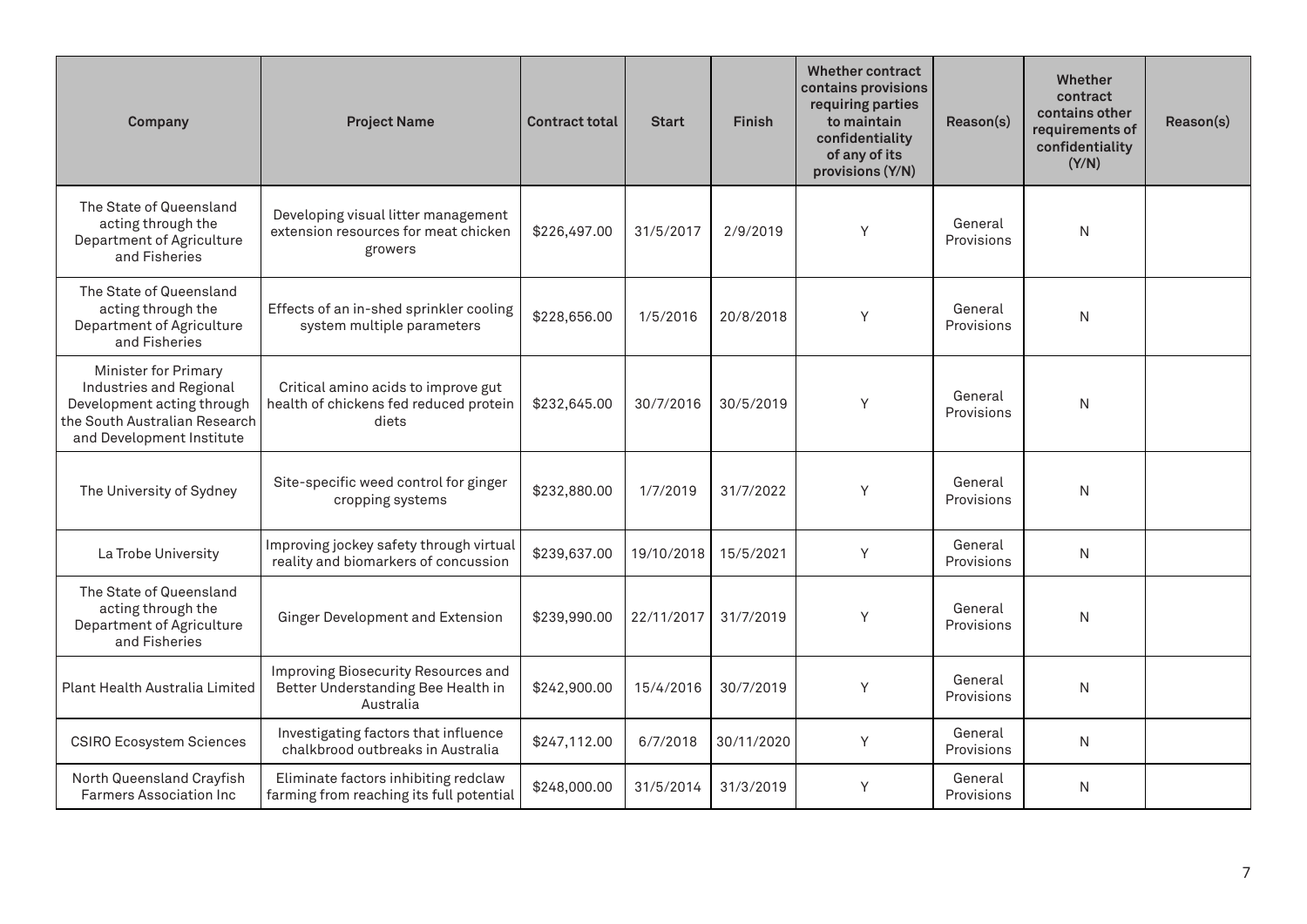| Company                                                                                             | <b>Project Name</b>                                                                    | <b>Contract total</b> | <b>Start</b> | <b>Finish</b> | <b>Whether contract</b><br>contains provisions<br>requiring parties<br>to maintain<br>confidentiality<br>of any of its<br>provisions (Y/N) | Reason(s)             | <b>Whether</b><br>contract<br>contains other<br>requirements of<br>confidentiality<br>(Y/N) | Reason(s) |
|-----------------------------------------------------------------------------------------------------|----------------------------------------------------------------------------------------|-----------------------|--------------|---------------|--------------------------------------------------------------------------------------------------------------------------------------------|-----------------------|---------------------------------------------------------------------------------------------|-----------|
| The Crown in right of the<br>State of NSW acting through<br>the Department of Primary<br>Industries | Development of innovative tools for<br>the detection and control of CAE virus          | \$255,069.00          | 20/6/2014    | 15/5/2019     | Y                                                                                                                                          | General<br>Provisions | $\mathsf{N}$                                                                                |           |
| The University of Melbourne                                                                         | Improving the detection of parasitic<br>infections and control strategies of<br>horses | \$257,838.00          | 26/9/2018    | 30/11/2021    | Y                                                                                                                                          | General<br>Provisions | $\mathsf{N}$                                                                                |           |
| <b>CSIRO</b>                                                                                        | Development of a Cell Line for ILTV<br>Vaccine Production - Formerly PRJ-<br>010654    | \$266,687.00          | 15/12/2018   | 15/3/2030     | Y                                                                                                                                          | General<br>Provisions | N                                                                                           |           |
| The Crown in right of the<br>State of NSW acting through<br>the Department of Primary<br>Industries | Hazelnuts in Australia: Productivity<br>& Economic Analysis for Industry<br>Expansion  | \$269,202.00          | 1/3/2018     | 30/4/2022     | Y                                                                                                                                          | General<br>Provisions | N                                                                                           |           |
| Meat and Livestock Australia                                                                        | Managing Climate Variability Program<br>Phase 5 Funding Support                        | \$270,000.00          | 9/2/2017     | 1/7/2021      | Y                                                                                                                                          | General<br>Provisions | N                                                                                           |           |
| The University of Adelaide                                                                          | Improving the health of hives used in<br>pollination                                   | \$271,156.00          | 23/7/2018    | 15/7/2020     | Y                                                                                                                                          | General<br>Provisions | N                                                                                           |           |
| University of Southern<br>Queensland                                                                | Novel detection of chicken welfare<br>using machine vision                             | \$283,353.00          | 1/7/2017     | 31/7/2019     | Y                                                                                                                                          | General<br>Provisions | N                                                                                           |           |
| Lucerne Australia Inc.                                                                              | Lucerne Variety Trial - Assess<br>optimum plant stress levels for seed<br>production   | \$290,348.00          | 8/5/2018     | 30/9/2021     | Y                                                                                                                                          | General<br>Provisions | $\mathsf{N}$                                                                                |           |
| University of Western<br>Australia                                                                  | Improved subterranean clover seed<br>production from multiple disease<br>resistance    | \$296,013.00          | 1/6/2015     | 20/12/2018    | Y                                                                                                                                          | General<br>Provisions | $\mathsf{N}$                                                                                |           |
| Bridge Hub Pty Ltd                                                                                  | Project Bridge Hub                                                                     | \$300,000.00          | 30/7/2018    | 10/7/2020     | Y                                                                                                                                          | General<br>Provisions | N                                                                                           |           |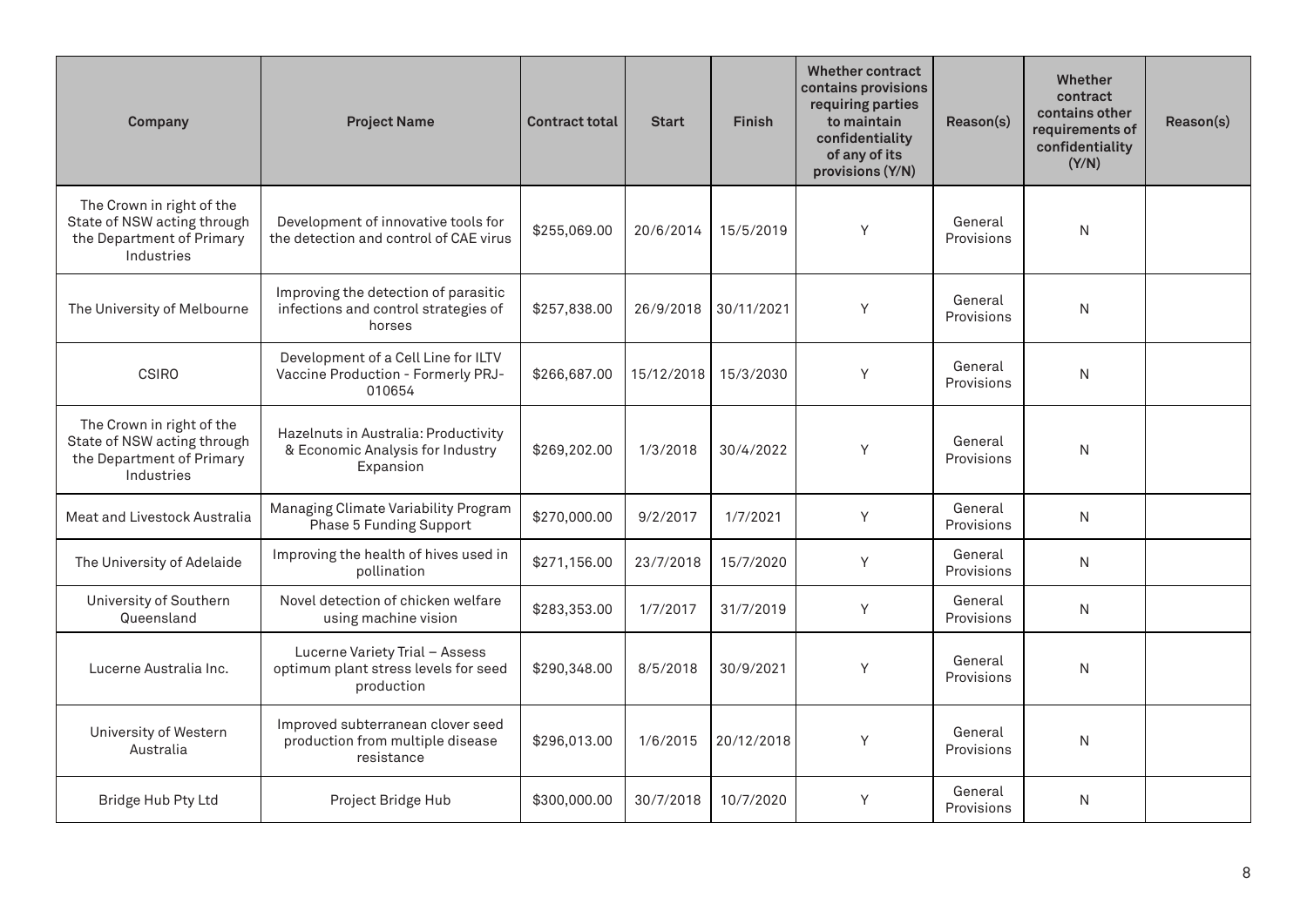| Company                                                | <b>Project Name</b>                                                                     | <b>Contract total</b> | <b>Start</b> | <b>Finish</b> | <b>Whether contract</b><br>contains provisions<br>requiring parties<br>to maintain<br>confidentiality<br>of any of its<br>provisions (Y/N) | Reason(s)             | Whether<br>contract<br>contains other<br>requirements of<br>confidentiality<br>(Y/N) | Reason(s) |
|--------------------------------------------------------|-----------------------------------------------------------------------------------------|-----------------------|--------------|---------------|--------------------------------------------------------------------------------------------------------------------------------------------|-----------------------|--------------------------------------------------------------------------------------|-----------|
| The University of Newcastle                            | A Novel Device for the On-farm<br>Assessment of Stallion Sperm Fertility                | \$300,503.00          | 17/5/2019    | 31/5/2022     | Y                                                                                                                                          | General<br>Provisions | N                                                                                    |           |
| Australian Ginger Industry<br>Association Incorporated | <b>Ginger Extension Coordination Project</b>                                            | \$305,703.00          | 14/8/2019    | 31/8/2022     | Y                                                                                                                                          | General<br>Provisions | N                                                                                    |           |
| The University of Melbourne                            | Solving key industry bottlenecks for<br>sea urchin roe enhancement                      | \$307,377.00          | 31/5/2016    | 31/3/2019     | Y                                                                                                                                          | General<br>Provisions | N                                                                                    |           |
| The University of Queensland                           | Dietary manipulation of nutrient-<br>specific appetite in broiler chickens              | \$317,050.00          | 1/1/2014     | 31/10/2018    | Y                                                                                                                                          | General<br>Provisions | N                                                                                    |           |
| Southern Cross University                              | Tea Tree Breeding Program 2                                                             | \$325,000.00          | 1/7/2017     | 15/5/2019     | Y                                                                                                                                          | General<br>Provisions | N                                                                                    |           |
| Sefton and Associates Pty Ltd                          | Management Services for the<br>Australian Agriculture Community<br><b>Trust Program</b> | \$327,750.00          | 25/6/2019    | 1/4/2024      | Y                                                                                                                                          | General<br>Provisions | N                                                                                    |           |
| The University of Sydney                               | Improved tenderness of alpaca<br>carcasses using combined processing<br>techniques      | \$328,000.00          | 1/5/2015     | 1/3/2019      | Y                                                                                                                                          | General<br>Provisions | N                                                                                    |           |
| <b>Charles Sturt University</b>                        | Maintaining welfare and integrity in<br><b>Australian Racing</b>                        | \$330,000.00          | 16/8/2018    | 20/12/2021    | Y                                                                                                                                          | General<br>Provisions | N                                                                                    |           |
| University of New England                              | Economic impact of non-starch<br>polysaccharides in broiler diets                       | \$342,587.00          | 12/7/2019    | 15/7/2021     | Y                                                                                                                                          | General<br>Provisions | N                                                                                    |           |
| Agaware Consulting Pty Ltd                             | AgVet Minor Use Access Grants - Trial<br>Management                                     | \$343,900.00          | 30/9/2019    | 29/3/2024     | Y                                                                                                                                          | General<br>Provisions | N                                                                                    |           |
| The University of Adelaide                             | Sanitisers for commercial use in<br>chicken meat production                             | \$354,582.00          | 7/6/2019     | 10/7/2022     | Y                                                                                                                                          | General<br>Provisions | N                                                                                    |           |
| University of New England                              | Dynamics of ILT spread and role of<br>dust in epidemiology, diagnostics and<br>control  | \$356,512.00          | 31/5/2017    | 30/7/2020     | Y                                                                                                                                          | General<br>Provisions | N                                                                                    |           |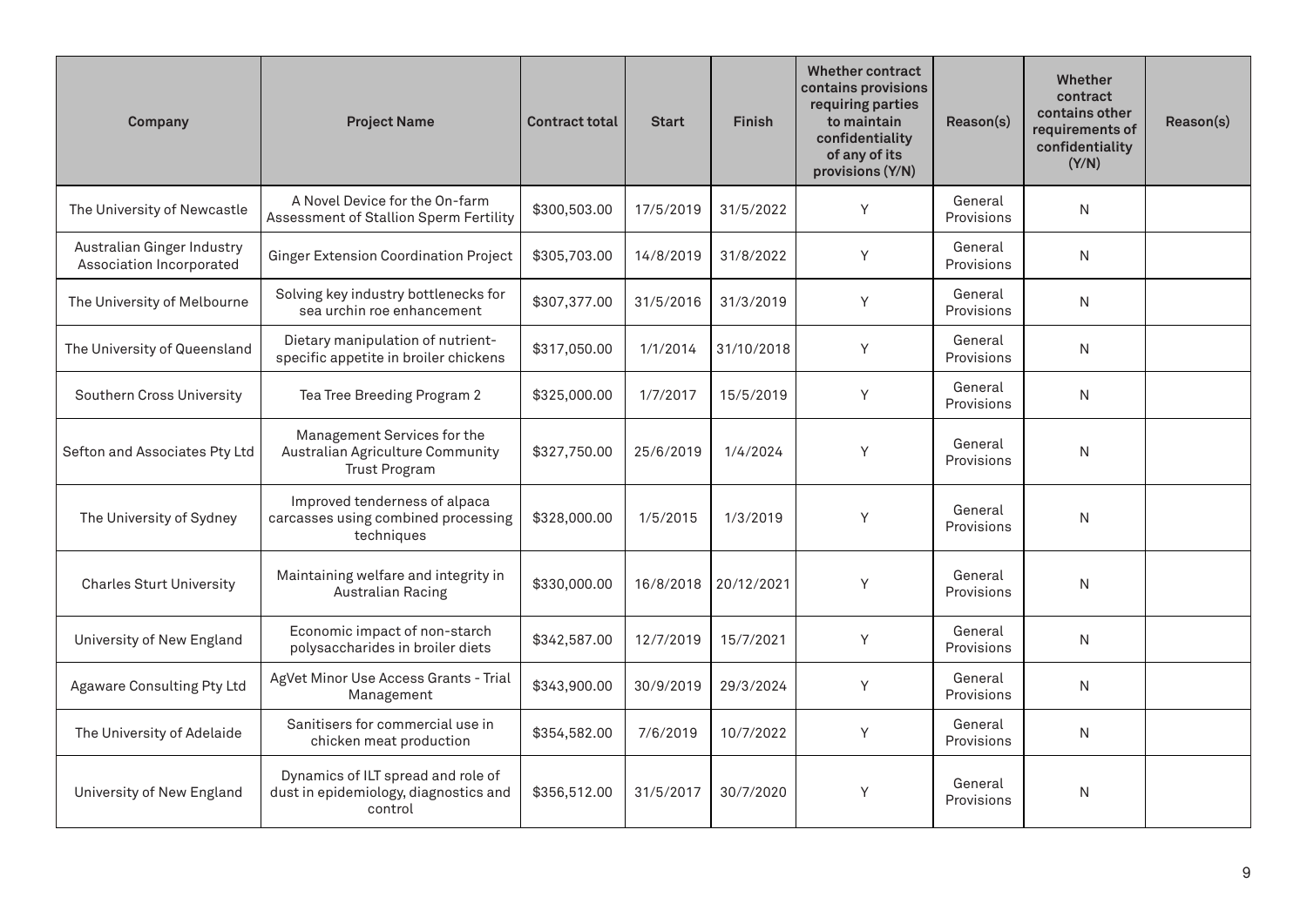| Company                                                                                             | <b>Project Name</b>                                                                    | <b>Contract total</b> | <b>Start</b> | Finish     | <b>Whether contract</b><br>contains provisions<br>requiring parties<br>to maintain<br>confidentiality<br>of any of its<br>provisions (Y/N) | Reason(s)             | <b>Whether</b><br>contract<br>contains other<br>requirements of<br>confidentiality<br>(Y/N) | Reason(s) |
|-----------------------------------------------------------------------------------------------------|----------------------------------------------------------------------------------------|-----------------------|--------------|------------|--------------------------------------------------------------------------------------------------------------------------------------------|-----------------------|---------------------------------------------------------------------------------------------|-----------|
| Integrity Ag and Environment<br>Pty Ltd                                                             | Development of National<br>Environmental Guidelines for the Meat<br>Chicken Industry   | \$368,394.00          | 13/8/2018    | 1/2/2021   | Y                                                                                                                                          | General<br>Provisions | $\mathsf{N}$                                                                                |           |
| <b>Charles Sturt University</b>                                                                     | Next Generation Healthy Rice                                                           | \$370,000.00          | 15/6/2015    | 13/6/2019  | Y                                                                                                                                          | General<br>Provisions | $\mathsf{N}$                                                                                |           |
| The University of Newcastle                                                                         | Developing a novel diagnostic test for<br>early pregnancy in the mare                  | \$371,183.00          | 17/5/2019    | 31/12/2022 | Y                                                                                                                                          | General<br>Provisions | $\mathsf{N}$                                                                                |           |
| AgResearch Limited                                                                                  | Molecular markers for cultivar ID and<br>seed certification in pasture legumes         | \$377,462.00          | 15/7/2015    | 15/5/2020  | Y                                                                                                                                          | General<br>Provisions | N                                                                                           |           |
| Southern Cross University                                                                           | Boosting the productivity of sea<br>urchin aquaculture using a dietary<br>intervention | \$385,327.00          | 31/5/2016    | 30/5/2019  | Y                                                                                                                                          | General<br>Provisions | $\mathsf{N}$                                                                                |           |
| The University of Queensland                                                                        | Peri-hatching strategies to endure<br>enteric pathogens in broilers                    | \$398,621.00          | 15/8/2019    | 30/4/2024  | Y                                                                                                                                          | General<br>Provisions | N                                                                                           |           |
| Department of Premier and<br>Cabinet                                                                | SA component of Australian Biomass<br>for Bioenergy Assessment                         | \$402,108.00          | 23/12/2015   | 15/12/2020 | Y                                                                                                                                          | General<br>Provisions | N                                                                                           |           |
| Department of Science,<br>Information Technology and<br>Innovation                                  | QLD component of Australian Biomass<br>for Bioenergy Assessment                        | \$402,108.00          | 25/1/2016    | 15/12/2020 | Y                                                                                                                                          | General<br>Provisions | N                                                                                           |           |
| The Crown in right of the<br>State of NSW acting through<br>the Department of Primary<br>Industries | NSW component of Australian<br><b>Biomass for Bioenergy Assessment</b>                 | \$402,109.00          | 16/12/2015   | 15/12/2020 | Y                                                                                                                                          | General<br>Provisions | $\mathsf{N}$                                                                                |           |
| Sustainability Victoria                                                                             | VIC component of Australian Biomass<br>for Bioenergy Assessment                        | \$402,109.00          | 8/4/2016     | 15/12/2020 | Y                                                                                                                                          | General<br>Provisions | N                                                                                           |           |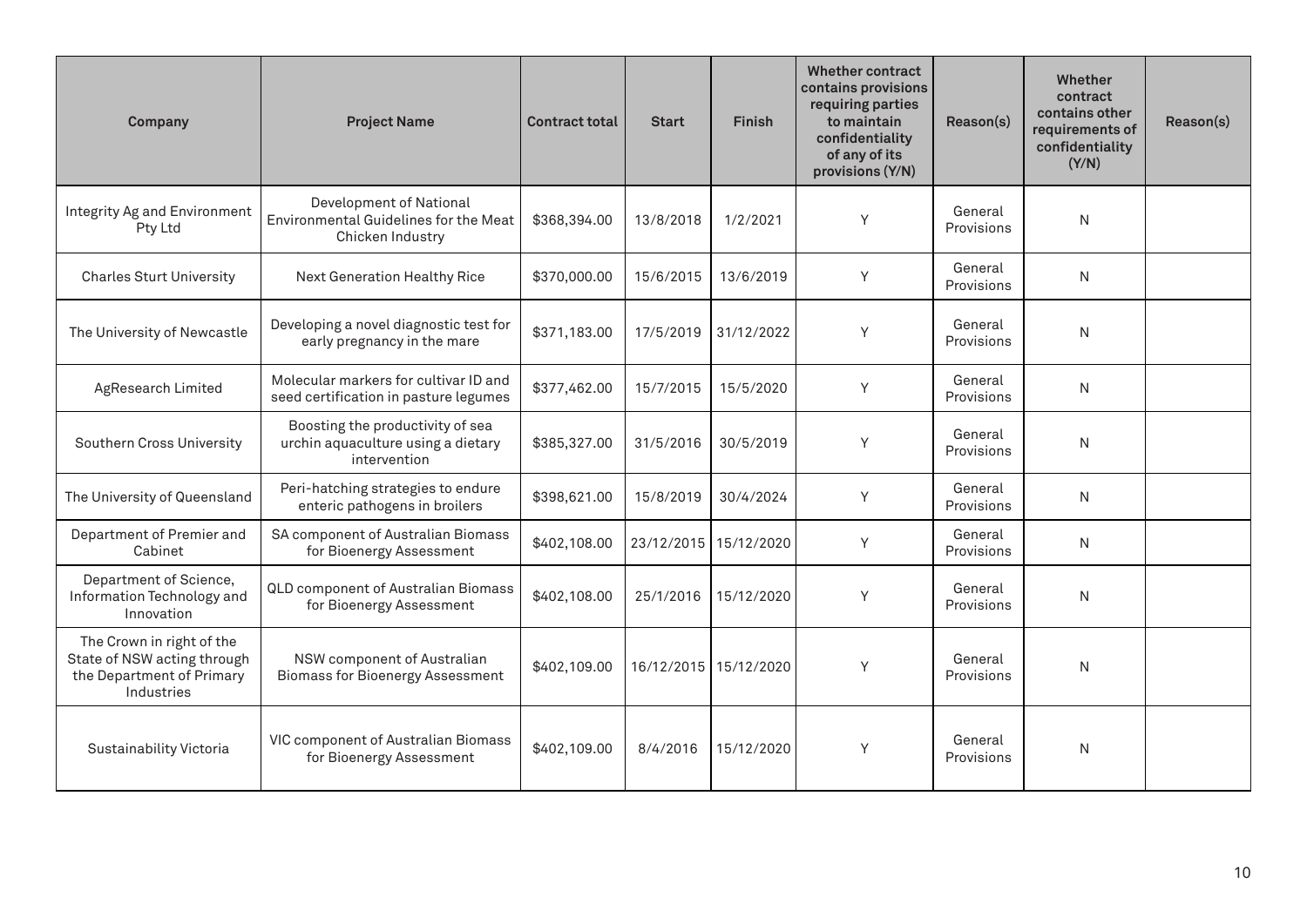| Company                                                                                             | <b>Project Name</b>                                                                    | <b>Contract total</b> | <b>Start</b> | Finish     | <b>Whether contract</b><br>contains provisions<br>requiring parties<br>to maintain<br>confidentiality<br>of any of its<br>provisions (Y/N) | Reason(s)             | <b>Whether</b><br>contract<br>contains other<br>requirements of<br>confidentiality<br>(Y/N) | Reason(s) |
|-----------------------------------------------------------------------------------------------------|----------------------------------------------------------------------------------------|-----------------------|--------------|------------|--------------------------------------------------------------------------------------------------------------------------------------------|-----------------------|---------------------------------------------------------------------------------------------|-----------|
| <b>Essential Oil Producers</b><br>Association of Australia                                          | Developing Industry Standards for<br><b>Australian Native Oils</b>                     | \$405,000.00          | 18/6/2019    | 12/5/2022  | Y                                                                                                                                          | General<br>Provisions | $\mathsf{N}$                                                                                |           |
| The University of Queensland                                                                        | Clouds and Pasteurella multocida                                                       | \$407,208.00          | 3/8/2016     | 1/4/2020   | Y                                                                                                                                          | General<br>Provisions | N                                                                                           |           |
| The Crown in right of the<br>State of NSW acting through<br>the Department of Primary<br>Industries | Rice Pest and Disease Biosecurity II                                                   | \$413,762.00          | 1/7/2016     | 30/9/2019  | Y                                                                                                                                          | General<br>Provisions | N                                                                                           |           |
| University of Technology,<br>Sydney                                                                 | Active Australian Leptospermum<br>honey: new sources and their<br>bioactivity          | \$417,500.00          | 30/8/2014    | 28/10/2019 | Y                                                                                                                                          | General<br>Provisions | $\mathsf{N}$                                                                                |           |
| The University of Sydney                                                                            | Formulating broiler diets based on<br>protein and starch digestive dynamics            | \$420,000.00          | 15/4/2016    | 30/5/2020  | Y                                                                                                                                          | General<br>Provisions | $\mathsf{N}$                                                                                |           |
| University of New England                                                                           | The response of broilers to insoluble<br>fibre and exogenous enzymes in low<br>protein | \$426,205.00          | 12/7/2019    | 15/7/2021  | Y                                                                                                                                          | General<br>Provisions | N                                                                                           |           |
| Agropraisals Pty Ltd                                                                                | Weed Control in Australian Rice                                                        | \$440,000.00          | 30/5/2015    | 30/7/2018  | Y                                                                                                                                          | General<br>Provisions | $\mathsf{N}$                                                                                |           |
| The University of Sydney                                                                            | Optimising amino acid profiles and<br>energy in reduced-protein diets                  | \$441,273.00          | 12/7/2019    | 22/7/2022  | Y                                                                                                                                          | General<br>Provisions | N                                                                                           |           |
| University of New England                                                                           | <b>UNE Poultry Research Hub</b>                                                        | \$441,981.00          | 25/6/2011    | 1/11/2018  | Y                                                                                                                                          | General<br>Provisions | N                                                                                           | privacy   |
| Royal Melbourne Institute of<br>Technology                                                          | Next generation probiotics to enhance<br>the gut health of chickens                    | \$449,894.00          | 15/6/2018    | 9/9/2021   | Y                                                                                                                                          | General<br>Provisions | N                                                                                           |           |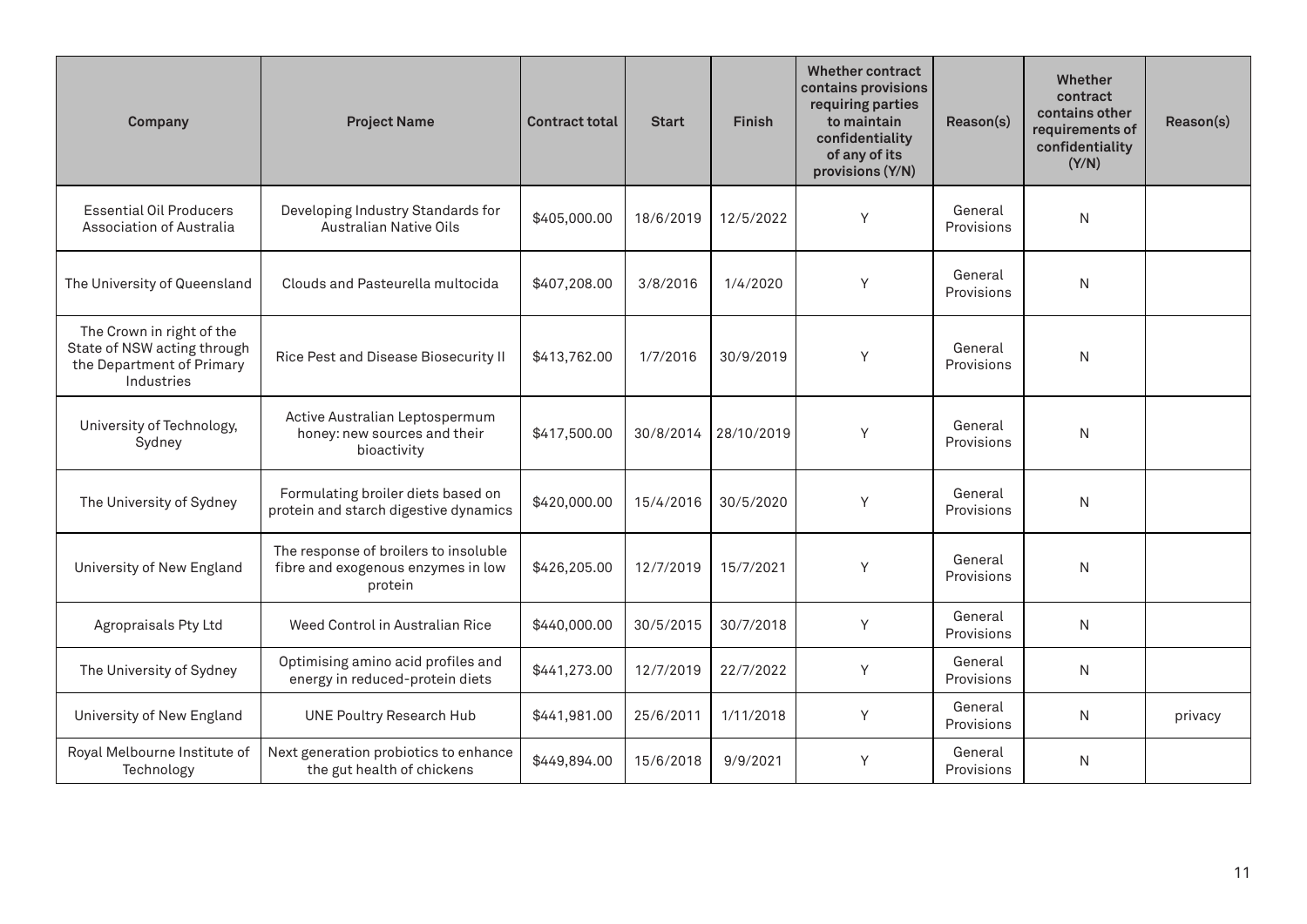| Company                                                                                                                                         | <b>Project Name</b>                                                                   | <b>Contract total</b> | <b>Start</b> | <b>Finish</b>         | <b>Whether contract</b><br>contains provisions<br>requiring parties<br>to maintain<br>confidentiality<br>of any of its<br>provisions (Y/N) | Reason(s)             | <b>Whether</b><br>contract<br>contains other<br>requirements of<br>confidentiality<br>(Y/N) | Reason(s) |
|-------------------------------------------------------------------------------------------------------------------------------------------------|---------------------------------------------------------------------------------------|-----------------------|--------------|-----------------------|--------------------------------------------------------------------------------------------------------------------------------------------|-----------------------|---------------------------------------------------------------------------------------------|-----------|
| Western Australian<br>Agriculture Authority, a<br>body corporate established<br>under the Biosecurity and<br>Agriculture Management Act<br>2007 | WA component of Australian Biomass<br>for Bioenergy Assessment                        | \$452,109.00          |              | 23/12/2015 15/12/2020 | Y                                                                                                                                          | General<br>Provisions | N                                                                                           |           |
| The State of Queensland<br>acting through the<br>Department of Agriculture<br>and Fisheries                                                     | Moving from concept to control; use of<br>phages for Campylobacter reduction          | \$459,176.00          | 30/7/2016    | 2/3/2020              | Y                                                                                                                                          | General<br>Provisions | $\mathsf{N}$                                                                                |           |
| The University of Queensland                                                                                                                    | Improved broiler phosphorus<br>utilization and transporter gene<br>expression         | \$462,288.00          | 6/7/2015     | 30/10/2018            | Y                                                                                                                                          | General<br>Provisions | N                                                                                           |           |
| The Crown in right of the<br>State of NSW acting through<br>the Department of Primary<br>Industries                                             | Influence of plant population on rice<br>growth and grain yield                       | \$463,967.00          | 30/7/2013    | 28/10/2024            | Y                                                                                                                                          | General<br>Provisions | $\mathsf{N}$                                                                                |           |
| The Crown in right of the<br>State of NSW acting through<br>the Department of Primary<br>Industries                                             | Northern Australia Rice - Developing<br>varieties with agronomic integrity/<br>market | \$471,000.00          | 13/4/2018    | 30/3/2020             | Y                                                                                                                                          | General<br>Provisions | N                                                                                           |           |
| Trustee for PK Jack Trust t/as<br>The Event Management Group<br>(EMG Events)                                                                    | evokeAG 2020                                                                          | \$476,520.00          | 1/5/2019     | 15/3/2020             | Y                                                                                                                                          | General<br>Provisions | N                                                                                           |           |
| Deakin University (a body<br>politic and corporate<br>established pursuant to the<br>Deakin University Act 2009<br>(Vic)                        | Developing and testing tools for<br>measuring and managing variability in<br>rice     | \$479,359.00          | 15/6/2014    | 30/9/2018             | Y                                                                                                                                          | General<br>Provisions | $\mathsf{N}$                                                                                |           |
| Baiada Poultry Pty Ltd                                                                                                                          | Review of chicken meat processing for<br>enteropathogen management                    | \$481,905.00          | 15/8/2019    | 20/10/2021            | Y                                                                                                                                          | General<br>Provisions | N                                                                                           |           |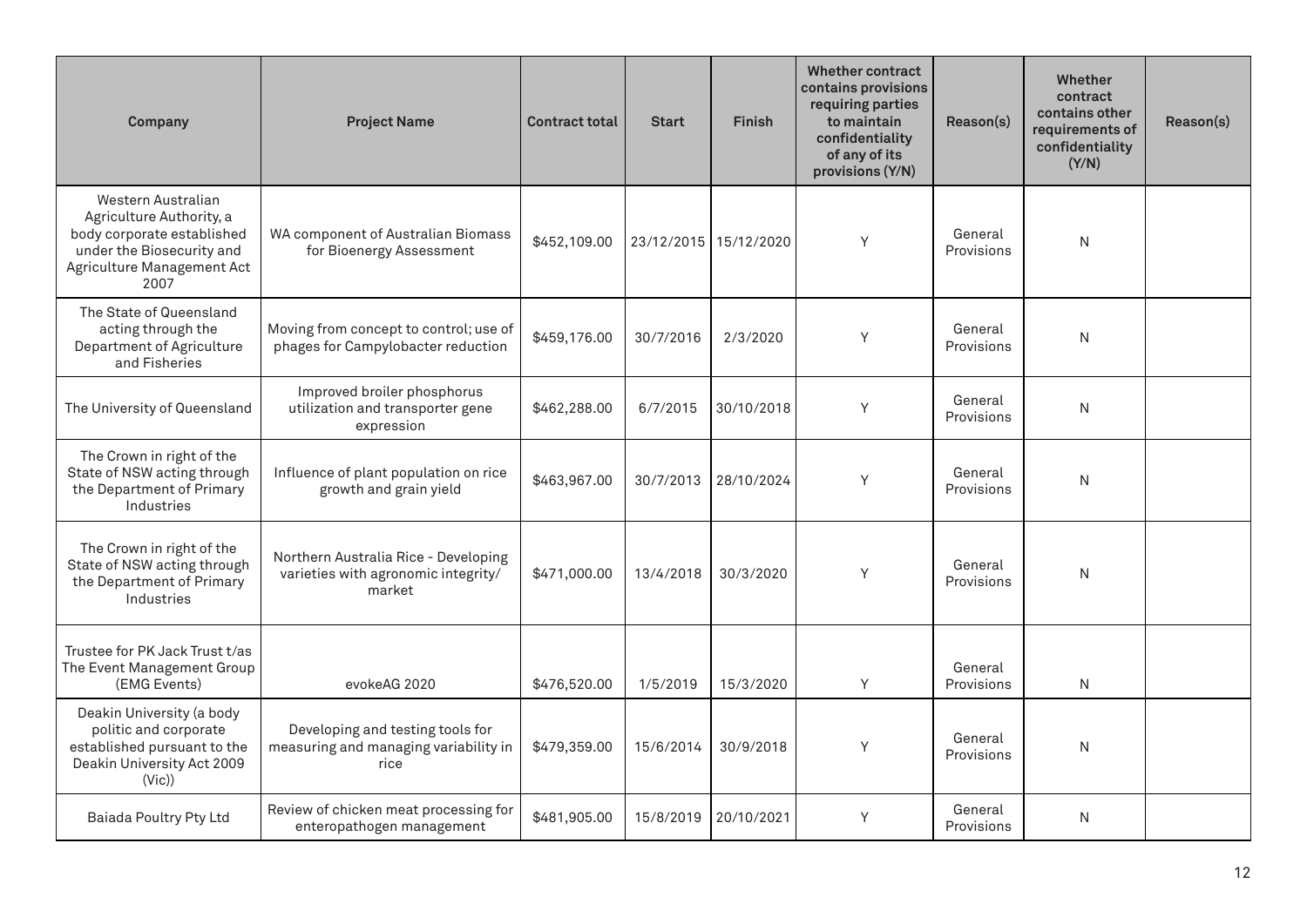| Company                                                                                                                                     | <b>Project Name</b>                                                                   | <b>Contract total</b> | <b>Start</b> | <b>Finish</b> | <b>Whether contract</b><br>contains provisions<br>requiring parties<br>to maintain<br>confidentiality<br>of any of its<br>provisions (Y/N) | Reason(s)             | Whether<br>contract<br>contains other<br>requirements of<br>confidentiality<br>(Y/N) | Reason(s) |
|---------------------------------------------------------------------------------------------------------------------------------------------|---------------------------------------------------------------------------------------|-----------------------|--------------|---------------|--------------------------------------------------------------------------------------------------------------------------------------------|-----------------------|--------------------------------------------------------------------------------------|-----------|
| The University of Adelaide                                                                                                                  | Pomegranate - Dieback condition test<br>and risk model                                | \$489,419.00          | 28/6/2019    | 15/5/2023     | Y                                                                                                                                          | General<br>Provisions | N                                                                                    |           |
| Minister for Primary<br>Industries and Regional<br>Development acting through<br>the South Australian Research<br>and Development Institute | Improved oat varieties for hay<br>production 18-19                                    | \$489,627.00          | 6/8/2018     | 31/5/2019     | Y                                                                                                                                          | General<br>Provisions | N                                                                                    | privacy   |
| Food Agility CRC Limited                                                                                                                    | Contribution towards Food Agility CRC<br>Limited                                      | \$500,000.00          | 21/6/2017    | 1/5/2027      | Y                                                                                                                                          | General<br>Provisions | N                                                                                    |           |
| Deakin University (a body<br>politic and corporate<br>established pursuant to the<br>Deakin University Act 2009<br>(Vic)                    | A novel way to suppress growth of<br>Campylobacter in chickens prior to<br>processing | \$513,593.00          | 30/7/2016    | 4/7/2020      | Y                                                                                                                                          | General<br>Provisions | N                                                                                    |           |
| The University of Melbourne                                                                                                                 | Taking the Q (query) out of Q Fever<br>(RnD4Profit-15-02-008)                         | \$514,500.00          | 31/8/2016    | 15/6/2021     | Y                                                                                                                                          | General<br>Provisions | N                                                                                    |           |
| The Trustee for A and R<br><b>Barrett Trust</b>                                                                                             | Project Management for RDC Joint<br>Health and Safety Program                         | \$514,702.00          | 17/10/2018   | 31/5/2021     | Y                                                                                                                                          | General<br>Provisions | N                                                                                    |           |
| University of Western<br>Australia                                                                                                          | Profitable and environmentally<br>sustainable sub clover and medic seed<br>harvesting | \$530,741.00          | 28/9/2018    | 22/4/2022     | Y                                                                                                                                          | General<br>Provisions | N                                                                                    |           |
| The State of Queensland<br>acting through the<br>Department of Agriculture<br>and Fisheries                                                 | Rapid detection & quantitation<br>of Campylobacter jejuni/coli in<br>processing       | \$538,615.00          | 3/8/2015     | 31/5/2019     | Y                                                                                                                                          | General<br>Provisions | N                                                                                    |           |
| Agropraisals Pty Ltd                                                                                                                        | Rice Weed Management in Australia                                                     | \$560,000.00          | 1/7/2018     | 30/5/2022     | Y                                                                                                                                          | General<br>Provisions | N                                                                                    |           |
| The University of Queensland                                                                                                                | Northern Australia Rice - Developing<br>High Quality Rice for Northern<br>Australia   | \$572,000.00          | 15/12/2017   | 30/3/2020     | Y                                                                                                                                          | General<br>Provisions | N                                                                                    |           |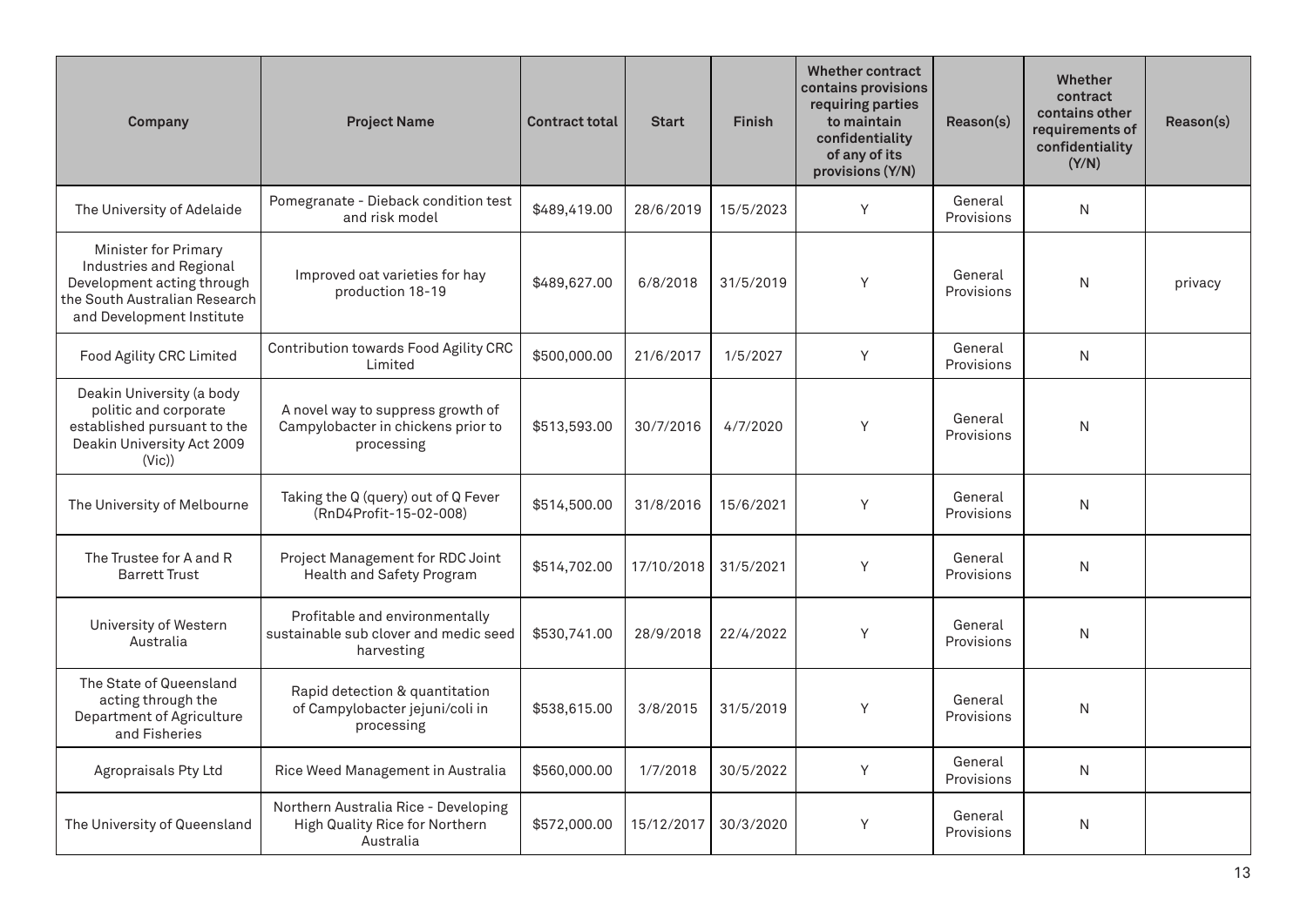| Company                                                                                                                                         | <b>Project Name</b>                                                                    | <b>Contract total</b> | <b>Start</b> | <b>Finish</b> | <b>Whether contract</b><br>contains provisions<br>requiring parties<br>to maintain<br>confidentiality<br>of any of its<br>provisions (Y/N) | Reason(s)             | Whether<br>contract<br>contains other<br>requirements of<br>confidentiality<br>(Y/N) | Reason(s) |
|-------------------------------------------------------------------------------------------------------------------------------------------------|----------------------------------------------------------------------------------------|-----------------------|--------------|---------------|--------------------------------------------------------------------------------------------------------------------------------------------|-----------------------|--------------------------------------------------------------------------------------|-----------|
| Agaware Consulting Pty Ltd                                                                                                                      | Agvet Access Grants 2018                                                               | \$584,400.00          | 25/6/2018    | 25/3/2022     | Y                                                                                                                                          | General<br>Provisions | N                                                                                    |           |
| The Crown in right of the<br>State of NSW acting through<br>the Department of Primary<br>Industries                                             | Improving mid-season nitrogen<br>management of rice                                    | \$627,387.00          | 1/8/2018     | 1/6/2021      | Y                                                                                                                                          | General<br>Provisions | N                                                                                    |           |
| CSIRO AAHL                                                                                                                                      | Increasing Australia's preparedness<br>for vvIBDV                                      | \$649,479.00          | 22/5/2018    | 21/5/2021     | Y                                                                                                                                          | General<br>Provisions | N                                                                                    |           |
| Western Australian<br>Agriculture Authority, a<br>body corporate established<br>under the Biosecurity and<br>Agriculture Management Act<br>2007 | Pests and diseases of truffles and<br>their tree hosts in Australia                    | \$649,653.00          | 29/5/2015    | 19/4/2019     | Y                                                                                                                                          | General<br>Provisions | N                                                                                    |           |
| Western Australian<br>Agriculture Authority, a<br>body corporate established<br>under the Biosecurity and<br>Agriculture Management Act<br>2007 | Quinoa as a new crop in Australia -<br>stage 2                                         | \$650,000.00          | 15/6/2015    | 30/6/2019     | Y                                                                                                                                          | General<br>Provisions | N                                                                                    |           |
| The State of Queensland<br>acting through the<br>Department of Agriculture<br>and Fisheries                                                     | A detect-alert-deter system for<br>enhanced AI biosecurity and risk<br>assessment      | \$673,915.00          | 30/6/2016    | 15/5/2019     | Y                                                                                                                                          | General<br>Provisions | N                                                                                    |           |
| The State of Queensland<br>acting through the<br>Department of Agriculture<br>and Fisheries                                                     | Litter and Environment - BMPs<br>and data to support production and<br>industry growth | \$735,059.00          | 25/7/2019    | 4/8/2022      | Y                                                                                                                                          | General<br>Provisions | N                                                                                    |           |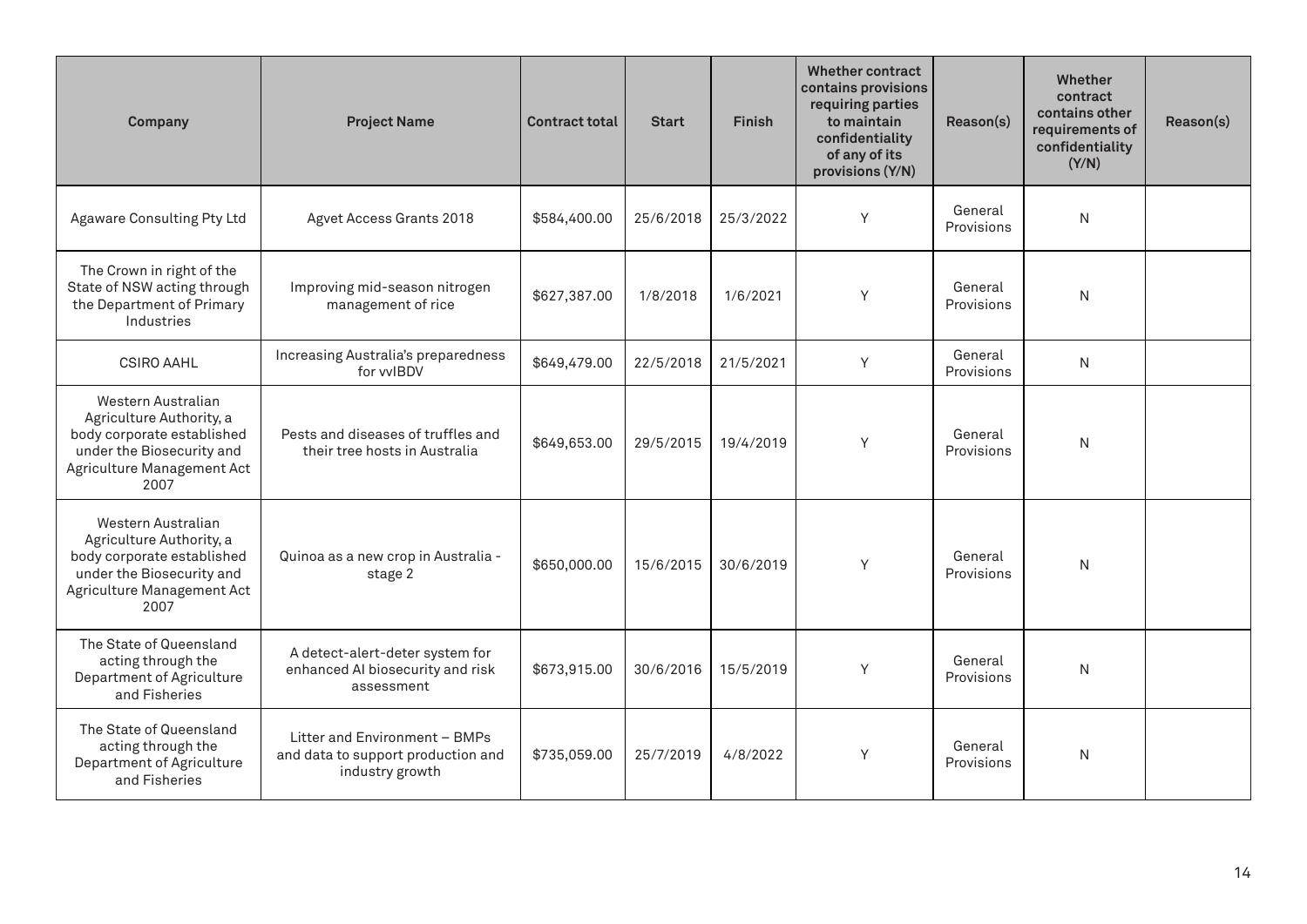| Company                                                                                             | <b>Project Name</b>                                                                           | <b>Contract total</b> | <b>Start</b> | <b>Finish</b> | <b>Whether contract</b><br>contains provisions<br>requiring parties<br>to maintain<br>confidentiality<br>of any of its<br>provisions (Y/N) | Reason(s)             | Whether<br>contract<br>contains other<br>requirements of<br>confidentiality<br>(Y/N) | Reason(s) |
|-----------------------------------------------------------------------------------------------------|-----------------------------------------------------------------------------------------------|-----------------------|--------------|---------------|--------------------------------------------------------------------------------------------------------------------------------------------|-----------------------|--------------------------------------------------------------------------------------|-----------|
| Australian National University                                                                      | ANU - Secure Pollination for<br>more productive agriculture<br>(RnD4Profit-15-02-035)         | \$739,433.75          | 31/1/2017    | 3/2/2021      | Y                                                                                                                                          | General<br>Provisions | N                                                                                    |           |
| ManukaLife Pty Ltd                                                                                  | Leptospermum Plant Breeding<br>Program for Development of High<br>Grade Manuka Honey          | \$750,000.00          | 31/3/2017    | 30/3/2020     | Y                                                                                                                                          | General<br>Provisions | N                                                                                    |           |
| The State of Queensland<br>acting through the<br>Department of Agriculture<br>and Fisheries         | QDAF - Weed Biocontrol<br>(RnD4Profit-15-02-005)                                              | \$751,092.00          | 31/8/2016    | 15/6/2020     | Y                                                                                                                                          | General<br>Provisions | $\mathsf{N}$                                                                         |           |
| The Crown in right of the<br>State of NSW acting through<br>the Department of Primary<br>Industries | NSW DPI - Weed Biocontrol<br>(RnD4Profit-15-02-005)                                           | \$760,092.00          | 31/8/2016    | 15/6/2020     | Y                                                                                                                                          | General<br>Provisions | N                                                                                    |           |
| Reflexivity Pty Ltd                                                                                 | Joint-RDC Community Trust -<br><b>Community Analysis Project</b>                              | \$770,000.00          | 19/8/2019    | 14/6/2022     | Y                                                                                                                                          | General<br>Provisions | $\mathsf{N}$                                                                         |           |
| University of Southern<br>Queensland                                                                | Northern Rice Australia - Developing<br>Rice Growing Packages for<br><b>TropicalNorth Aus</b> | \$781,000.00          | 15/12/2017   | 30/3/2020     | Y                                                                                                                                          | General<br>Provisions | $\mathsf{N}$                                                                         |           |
| Southern Cross University                                                                           | Tea Tree Breeding 2019 - 2023                                                                 | \$800,000.00          | 31/3/2019    | 15/5/2023     | Y                                                                                                                                          | General<br>Provisions | N                                                                                    |           |
| The Crown in right of the<br>State of NSW acting through<br>the Department of Primary<br>Industries | Rice variety nitrogen & agronomic<br>management                                               | \$851,516.00          | 1/7/2015     | 15/5/2020     | Y                                                                                                                                          | General<br>Provisions | N                                                                                    |           |
| Monash University                                                                                   | Improved Use of Seasonal Forecasting<br>to Increase Farmer Profitability -<br>Monash          | \$895,000.00          | 1/11/2015    | 15/7/2018     | Y                                                                                                                                          | General<br>Provisions | $\mathsf{N}$                                                                         |           |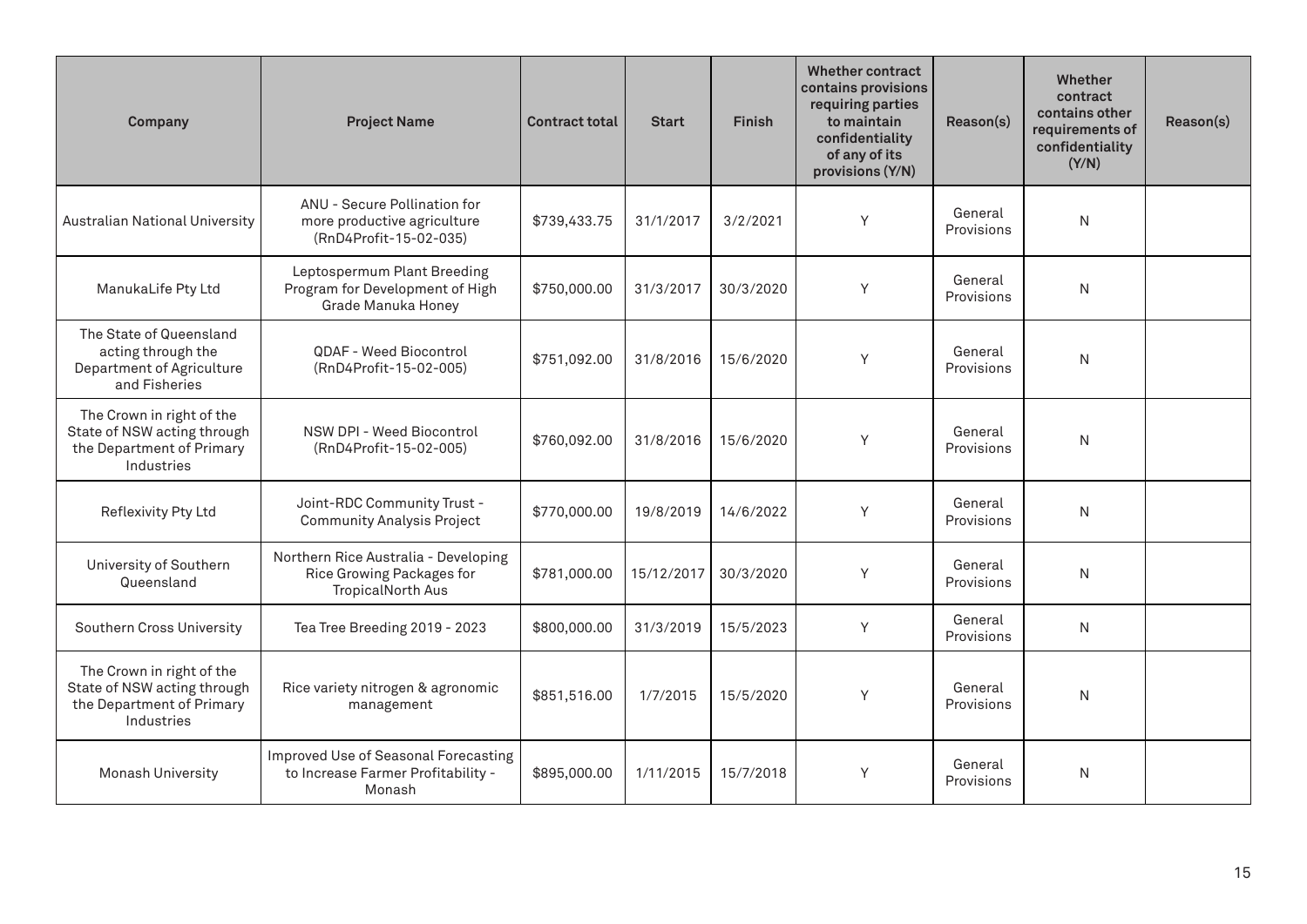| Company                                      | <b>Project Name</b>                                                                          | <b>Contract total</b> | <b>Start</b> | <b>Finish</b> | <b>Whether contract</b><br>contains provisions<br>requiring parties<br>to maintain<br>confidentiality<br>of any of its<br>provisions (Y/N) | Reason(s)             | Whether<br>contract<br>contains other<br>requirements of<br>confidentiality<br>(Y/N) | Reason(s) |
|----------------------------------------------|----------------------------------------------------------------------------------------------|-----------------------|--------------|---------------|--------------------------------------------------------------------------------------------------------------------------------------------|-----------------------|--------------------------------------------------------------------------------------|-----------|
| <b>Agaware Consulting Pty Ltd</b>            | Project Manager - Access to Industry<br>Priority Uses of Agvet Chemicals                     | \$968,831.00          | 31/3/2017    | 1/3/2023      | Y                                                                                                                                          | General<br>Provisions | N                                                                                    |           |
| University of New England                    | <b>UNE - Secure Pollination for</b><br>more productive agriculture<br>(RnD4Profit-15-02-035) | \$974,998.00          | 1/9/2016     | 3/2/2021      | Y                                                                                                                                          | General<br>Provisions | N                                                                                    |           |
| The University of Queensland                 | Traits of importance for aerobic<br>'DryRice' varieties for the Riverina<br>region           | \$981,458.00          | 1/7/2018     | 10/6/2022     | Y                                                                                                                                          | General<br>Provisions | N                                                                                    |           |
| Department of Transport                      | <b>VDEDJTR - Weed Biocontrol</b><br>(RnD4Profit-15-02-005)                                   | \$1,359,887.00        | 31/8/2016    | 15/6/2020     | Y                                                                                                                                          | General<br>Provisions | N                                                                                    |           |
| The Event Management Group<br>Pty Ltd        | <b>EMG Events - evokeAG</b>                                                                  | \$1,457,423.82        | 21/2/2018    | 15/4/2019     | Y                                                                                                                                          | General<br>Provisions | N                                                                                    |           |
| University of New England                    | CME Program contribution towards<br>Poultry Hub Australia                                    | \$1,500,000.00        | 30/6/2018    | 30/6/2022     | Y                                                                                                                                          | General<br>Provisions | N                                                                                    |           |
| Horticulture Innovation<br>Australia Limited | Securing Pollination - Hort Innovation<br>Pool 2 Funds                                       | \$1,627,500.00        | 31/10/2017   | 2/3/2021      | Y                                                                                                                                          | General<br>Provisions | N                                                                                    |           |
| Rice Research Australia Pty<br>Ltd           | Northern Australia Rice - Developing<br>and building capacity                                | \$1,650,000.00        | 15/12/2017   | 30/3/2020     | Y                                                                                                                                          | General<br>Provisions | N                                                                                    |           |
| Ricegrowers' Association of<br>Australia     | Extension for improved efficiency and<br>sustainability in the rice industry                 | \$1,661,655.00        | 1/2/2018     | 30/7/2020     | Y                                                                                                                                          | General<br>Provisions | N                                                                                    |           |
| The University of Sydney                     | US - Secure Pollination for<br>more productive agriculture<br>(RnD4Profit-15-02-035)         | \$1,672,442.00        | 31/1/2017    | 3/2/2021      | Y                                                                                                                                          | General<br>Provisions | N                                                                                    |           |